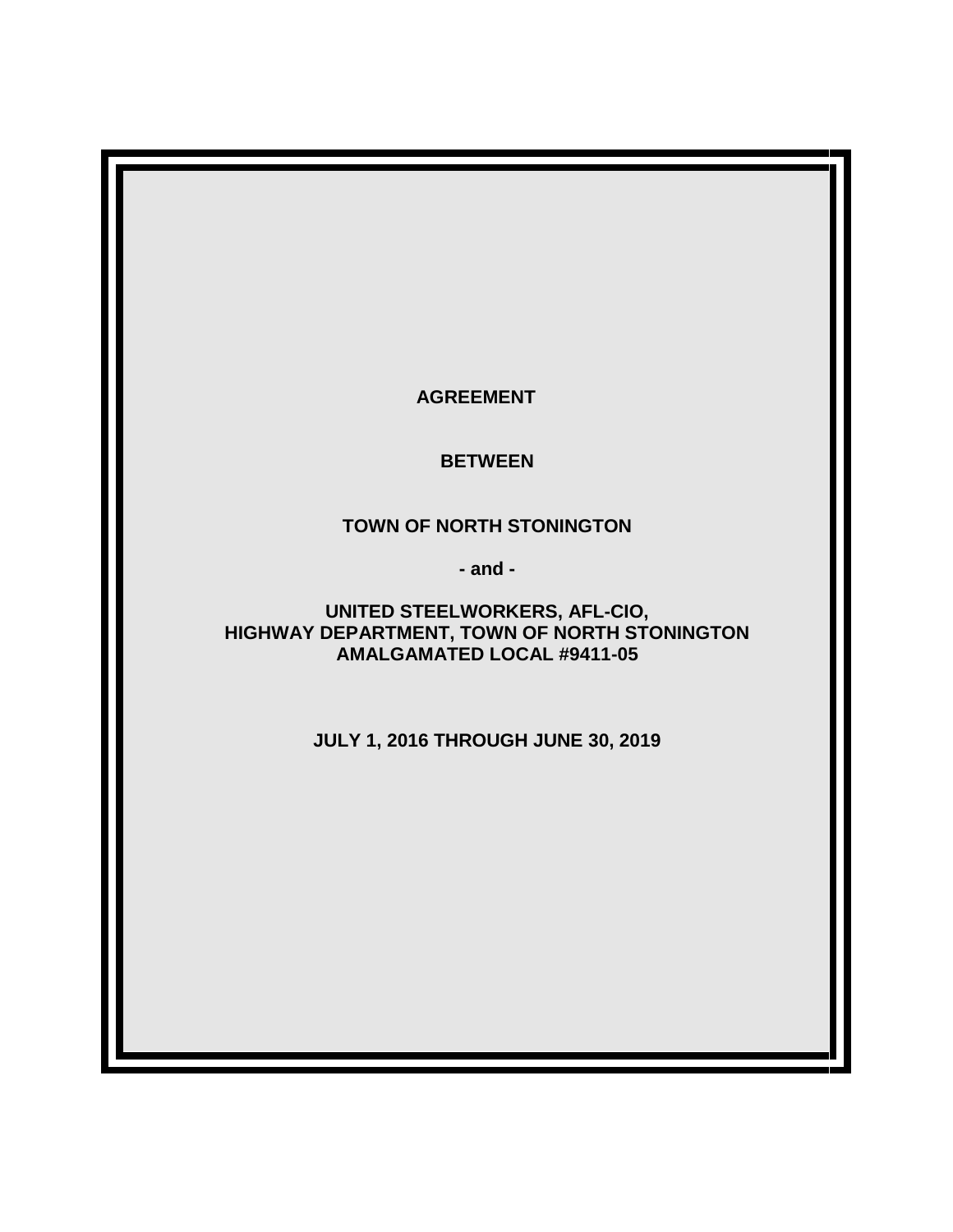# **INDEX**

# **Table of Contents**

 $\label{eq:2.1} \frac{1}{\sqrt{2\pi}}\left(\frac{1}{\sqrt{2\pi}}\right)^{2} \frac{1}{\sqrt{2\pi}}\left(\frac{1}{\sqrt{2\pi}}\right)^{2} \frac{1}{\sqrt{2\pi}}\left(\frac{1}{\sqrt{2\pi}}\right)^{2} \frac{1}{\sqrt{2\pi}}\left(\frac{1}{\sqrt{2\pi}}\right)^{2} \frac{1}{\sqrt{2\pi}}\left(\frac{1}{\sqrt{2\pi}}\right)^{2} \frac{1}{\sqrt{2\pi}}\left(\frac{1}{\sqrt{2\pi}}\right)^{2} \frac{1}{\sqrt{2\pi}}\left(\frac{1}{$ 

| ARTICLE I - RECOGNITION, UNIT DESCRIPTION, NO DISCRIMINATION,          |  |
|------------------------------------------------------------------------|--|
|                                                                        |  |
|                                                                        |  |
|                                                                        |  |
|                                                                        |  |
|                                                                        |  |
|                                                                        |  |
|                                                                        |  |
|                                                                        |  |
|                                                                        |  |
|                                                                        |  |
|                                                                        |  |
|                                                                        |  |
| ARTICLE XIII - DAILY CHECKS, SAFETY EQUIPMENT, AND SAFETY PROCEDURES   |  |
|                                                                        |  |
|                                                                        |  |
|                                                                        |  |
| ARTICLE XVI - RESIGNATION, DISCIPLINE, SUSPENSION AND/OR DISCHARGE  19 |  |
|                                                                        |  |
|                                                                        |  |
|                                                                        |  |
|                                                                        |  |
|                                                                        |  |
|                                                                        |  |
|                                                                        |  |
|                                                                        |  |
|                                                                        |  |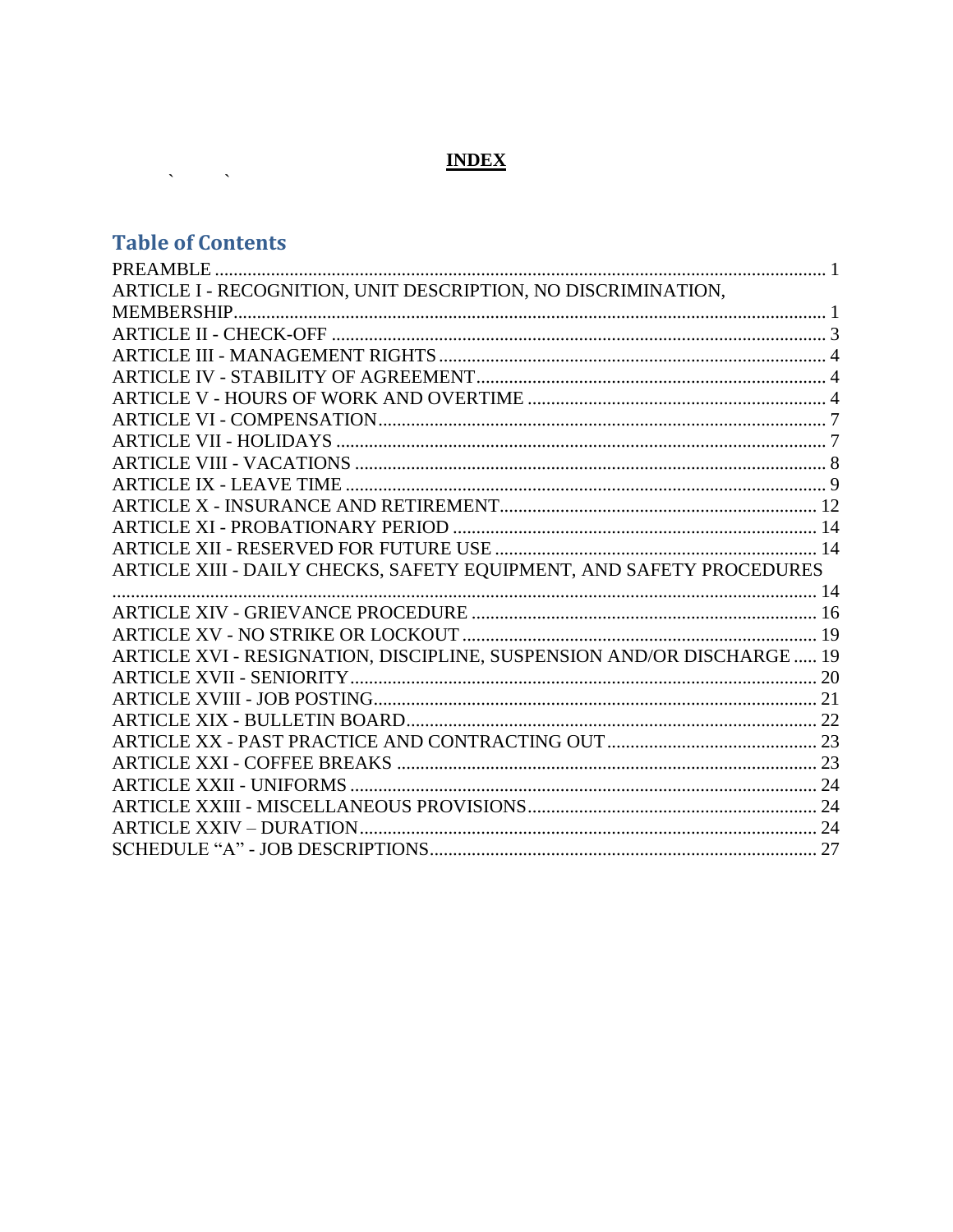## **PREAMBLE**

<span id="page-2-0"></span>This AGREEMENT effective July 1, 2016, by and between respectively, the TOWN OF NORTH STONINGTON, hereinafter referred to as the "EMPLOYER" and UNITED STEELWORKERS, United Steel, Paper and Forestry, Manufacturing, Energy, Allied Industrial and Service Workers International Union (AFL-CIO), on behalf of amalgamated Local #9411- 05, HIGHWAY DEPARTMENT, TOWN OF NORTH STONINGTON, hereinafter referred to as the "UNION'.

## <span id="page-2-1"></span>**ARTICLE I - RECOGNITION, UNIT DESCRIPTION, NO DISCRIMINATION, MEMBERSHIP**

1.1 Recognition and Unit Description. Pursuant to the Recognition Agreement under the Connecticut State Board of Labor Relations, Case No. ME-13,330, the EMPLOYER recognizes the UNION as the exclusive bargaining agent for the purposes of collective bargaining relative to wages, hours, and other conditions of employment for the following regular full-time highway department and landfill department employees:

Laborer Maintenance Worker Truck Driver Heavy Equipment Operator Assistant Mechanic Mechanic Assistant Maintenance Worker

- 1.2 A. No Discrimination. The EMPLOYER and the UNION agree not to discriminate against employees covered by this Agreement on account of race, religion, creed, color, national origin, sex, age, handicap, military service, or political affiliation. Neither the EMPLOYER nor the UNION shall retaliate against an employee who complains of such discrimination or who is a witness to such discrimination.
	- B. The EMPLOYER and the UNION agree not to discriminate against employees covered by this Agreement on account of membership or non-membership in the UNION.
	- C. Employees may grieve, but not arbitrate violations of Sections 1.2 A and 1.2 B.
	- D. Waiver of Contractual Rights. If an employee claiming a violation of this Article elects to proceed to an administrative agency or to Court during the pendency of the grievance, the grievance will be considered to have been withdrawn.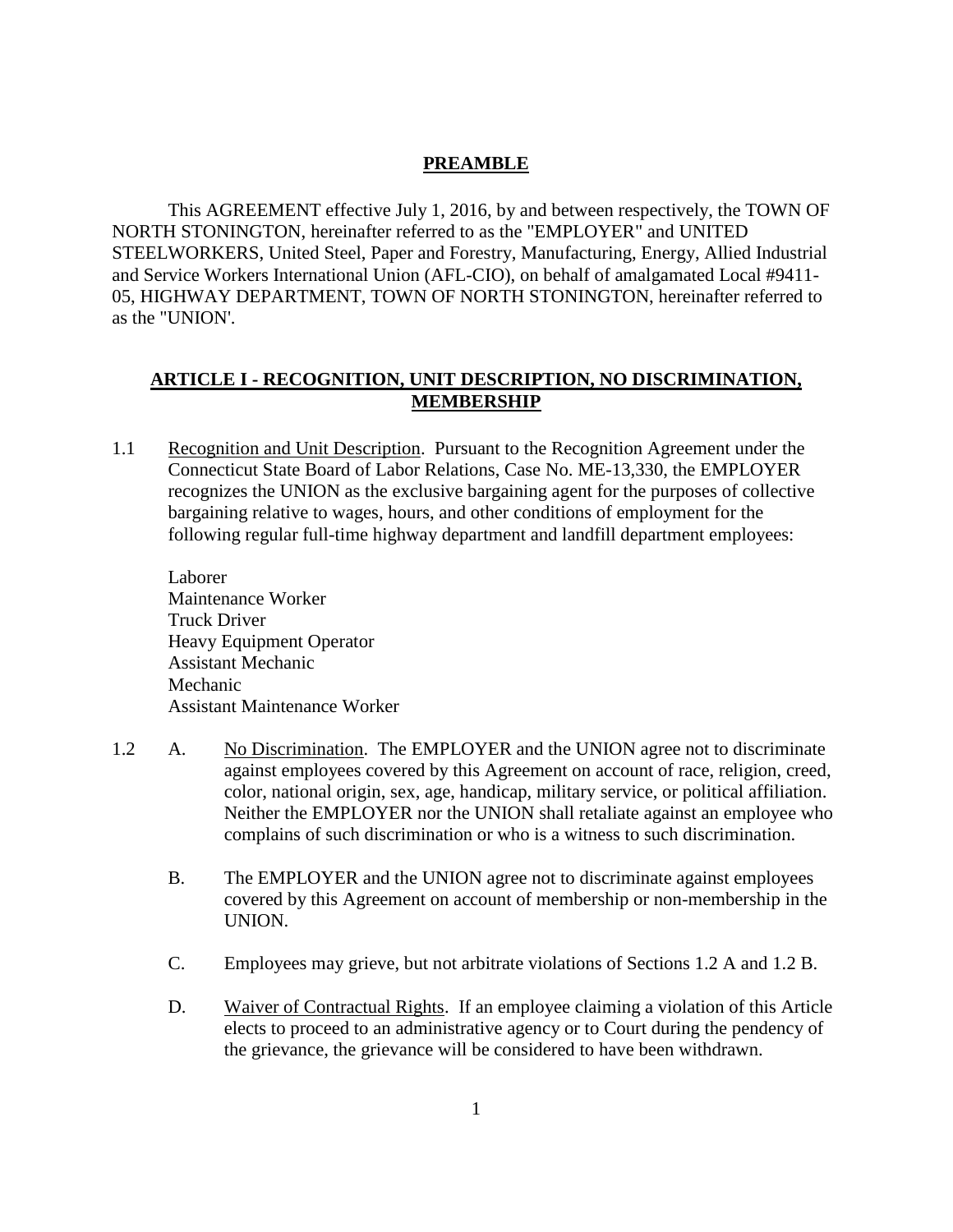#### 1.3 Membership.

- A. Employees who are members of the UNION on the effective date of this Agreement, or who later become members, will, as a condition of employment, be required to maintain their membership for the duration of this Agreement or pay an agency fee set by the UNION to cover the cost of collective bargaining, contract administration and grievance adjustment.
- B. Employees hired or transferred into the bargaining unit after the effective date of the award, will be required, as a condition of employment, to join or make application to join the UNION or pay the agency fee thirty (30) days from their date of employment or transfer, or thirty (30) days after the date of this Agreement is executed, whichever is later.
- C. If the UNION refuses to accept as a member or refuses to continue the membership of any employee for any reason other than the failure to pay or tender payment of uniformly required initiation fees and periodic dues, the employee shall be exempt from the provisions of (A) and (B) above. It shall be the responsibility of the UNION to solicit the membership of employees who are required to join the UNION under Section 1.3B. Should the UNION fail to solicit the membership of an employee within the time period prescribed in (B), that employee shall be exempt from the provisions of (B) until the first day of the calendar month within which his membership is first solicited by the UNION.
- D. Should any employee fail or refuse to join the UNION or maintain membership therein or fail or refuse to pay the agency fee, as herein above provided, the UNION may request the EMPLOYER to discharge such employee. The request shall be submitted in writing to the EMPLOYER. Two (2) weeks from the date of receipt of the request, unless the EMPLOYER has notified the UNION that the matter is in dispute, the employee shall be discharged, provided that if during the two (2) week period, the employee complies with the UNION membership provisions of this Section 1.3, the EMPLOYER will not be obliged to discharge the employee.
- E. If a dispute, under Section 1.3D hereof, concerning the discharge of an employee arises, the EMPLOYER and a representative of the UNION shall ascertain the facts and endeavor to settle the dispute. Pending settlement of this dispute, the EMPLOYER will not suspend or discharge the employee concerned. If the dispute is not settled within thirty (30) calendar days (subject to extension by mutual written agreement) from date of receipt of the UNION'S written request for discharge as provided in Section 1.3D hereof, either party may, within the next ten (10) calendar days following the thirty (30) calendar day period, submit the dispute to arbitration for final settlement as provided in Article 14.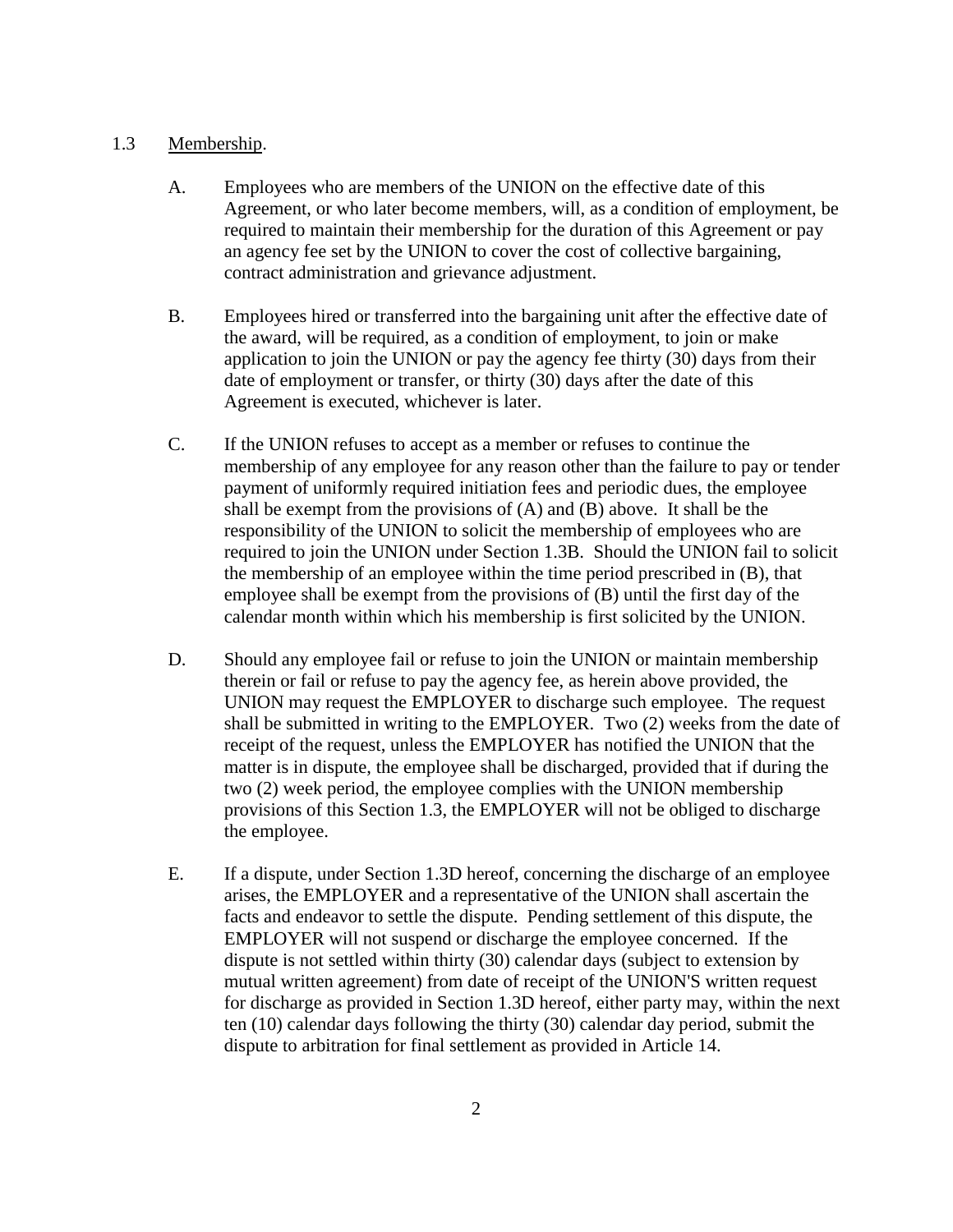- 1.4 Temporary and Part-time Employees. It is understood and agreed that temporary and part-time employees are not covered under this Agreement and also that appointments to temporary and part-time positions will expire automatically at the end of one hundred and eighty (180) working days and shall not be subject to renewal within the same calendar year, except by mutual agreement of the parties. Any part of a day worked will constitute one (1) working day. This provision shall be limited to two (2) employees at any time. Employees shall not exceed four (4) days per week at eight (8) hours per day; however, one (1) employee shall be allowed to work up to five (5) days per week at eight (8) hours per day from May 15<sup>th</sup> to September 15<sup>th</sup>.
- <span id="page-4-0"></span>1.5 Whenever the male gender is used in this Agreement it shall be construed to include equally both male and female employees.

## **ARTICLE II - CHECK-OFF**

- 2.1 The EMPLOYER, where voluntarily authorized and directed by an employee in writing, upon an authorization form approved by the EMPLOYER, will deduct from the wages of such employee on the third payroll week of each month the membership dues of the UNION, which dues shall be in the amount equal to1.3 percent of said member's total earnings during the month provided that monthly dues shall not be less than Five and 00/100 (\$5.00) Dollars and provided further that monthly dues shall not be more than 2.5 times the member's average hourly earnings. Lump sum payments are a part of total earnings, but dues on lump sum payments shall be calculated separately by applying the 1.3 percent to such payments. Minimum monthly dues shall be Five and 00/100 (\$5.00) Dollars and an initiation fee not to exceed Ten and 00/100 (\$10.00) dollars.
- 2.2 If no pay is due an employee on the regular deduction date, the deduction shall be made from the following pay. An employee who has worked at least five (5) days in the current month and who quits or is discharged for cause shall have the current month's dues deducted from his/her final pay. Said deductions are to be remitted on or before the first day of the following month to the International Treasurer of the United Steelworkers, Five Gateway Center, Pittsburgh, PA 15222. Such remittance shall be accompanied by an itemized statement setting forth the names of employees from whom the amounts of dues and initiation fees were deducted. A copy of said itemized statement shall be given to the Financial Secretary of the Local Union.
- 2.3 Hold Harmless Clause. The UNION shall indemnify and hold the EMPLOYER harmless from and against any and all claims, demands, suits, complaints, and other forms of liability, the cost of administrative or other hearings or proceedings, and attorneys' fees and costs that shall or may arise out of, or by reason of, any action or inaction taken by the EMPLOYER for the purposes of complying with the provisions of Articles I and II.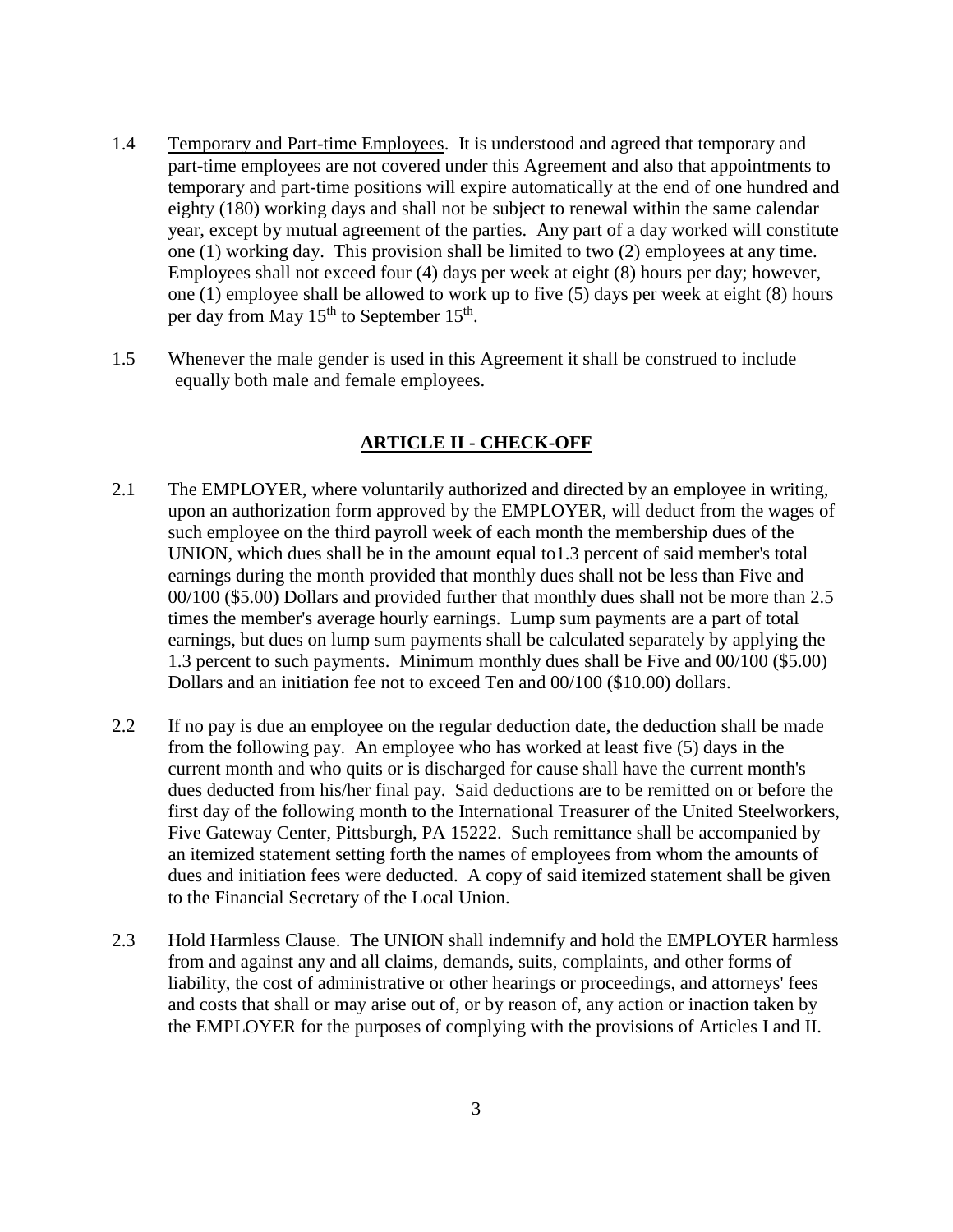## **ARTICLE III - MANAGEMENT RIGHTS**

<span id="page-5-0"></span>3.1 There are no provisions in this Agreement that shall deem to limit or curtail the EMPLOYER in any way in the exercise of the rights, powers and authority which the EMPLOYER had prior to the effective date of this contract unless and only to the extent that provisions of this Agreement specifically curtail or limit such rights. The EMPLOYER'S powers and authority include, but are not limited to, the right to manage its operation; direct, select, decrease and increase the work force, including hiring, promotion, demotion, transfer, suspension, discharge for just cause or lay-off, the right to make all plans and decisions on all matters involving its operations; the extent to which the facilities of any department thereof shall be operated; additions thereto; replacements, curtailments or transfers thereof, removal of equipment; outside purchases of products or services in accordance with the EMPLOYER'S existing practices which are not inconsistent with the terms of this Agreement; the scheduling of operations, the right to determine means and processes of operations, the materials to be used; and the right to introduce new and improved methods and facilities; and to change existing methods and facilities; to maintain discipline and efficiency of employees; to prescribe rules to that effect; to establish and change standards and quality standards; determine the qualifications of employees; the direction, control and supervision of employees; the establishment or change of job assignments; the determination and interpretation of new job descriptions; the institution of technological changes; the determination of the location, number and training of personnel of the Highway Department; the scheduling and enforcement of working hours and work breaks; the establishment and change of schedules and shifts; the assignment of overtime; the use and employment of the working foreman and working assistant foreman, to perform bargaining unit work; and to run the department efficiently.

## **ARTICLE IV - STABILITY OF AGREEMENT**

<span id="page-5-2"></span><span id="page-5-1"></span>4.1 No amendment, alteration or variation of the terms or provisions of this Agreement shall bind the parties hereto unless made and executed in writing by said parties.

#### **ARTICLE V - HOURS OF WORK AND OVERTIME**

- 5.1 Time Cards.
	- A. All employees must complete time cards and/or utilize a time clock per the discretion of the Town, detailing the number of hours worked each day, (starting and ending times of the employee's workday, including time interrupted during the course of work day), and the category under which the hours are to be compensated (paid labor, vacation time, sick leave, holiday, other leave, or unpaid absence).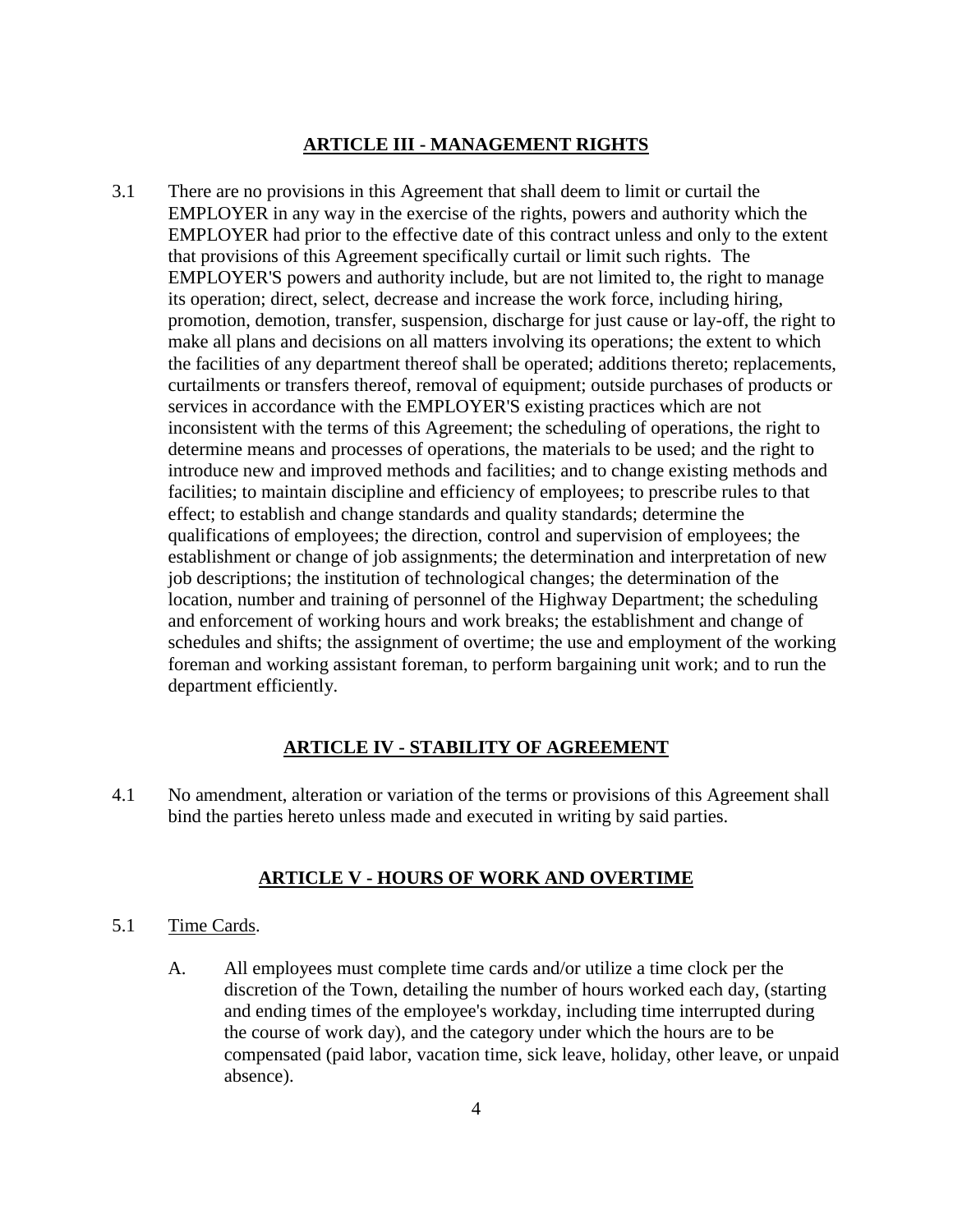- B. Time cards must be personally filled out by the employee, signed by the employee, verified by the Department Head and signed by the Department Head. Time cards submitted by the employee without mandatory signatures will not be accepted by the EMPLOYER. The employee must log hours on a daily basis after the hours are actually worked and must not be prerecorded by the employee on his or her time card.
- C. All employees are responsible for maintaining their own time cards. In the event an employee is out of work for the entire week or is absent on the last day of the work week, the Department Head shall enter the applicable hours on the employee's time card. The Department Head shall note that the time has been recorded on the employee's behalf by noting on the time card "Employee Absent" in the employee's signature block.
- D. All time cards are to be entered in pen. Any time cards requiring changes and/or corrections must be brought to the attention of the supervisor for correction and initialed by the employee.
- E. All time cards must be completed and signed by the employee no later than 7:00 a.m. on Monday, indicating the time to be paid for the preceding week. Employee's failing to submit time cards by the required deadline will not be paid until the following week.
- F. The actual amount of time spent on the job each day is to be recorded and the employee shall be entitled to wages for hours worked, with payment for fractions of hours rounded off to the next nearest 15 MINUTES. Use of vacation will be deducted from an employee's accrued allotment in increments of one-half day and sick leave will be deducted from an employee's accrued allotment in increments of 15 minutes.
- G. Any individual who deliberately falsifies his/her time card, any individual who deliberately falsifies another individual's time card, or any individual (other than a Department Head, in the case of an absent employee) who completes and files a time card on behalf of someone else shall be subject to reprimand, suspension, and/or dismissal.
- 5.2 Hours of Work.
	- A. The Standard working hours of highway employees are as follows:

Monday - Friday 7:00 a.m. to 3:30 p.m.

B. The standard working- hours of highway employees assigned to the Transfer Station are as follows: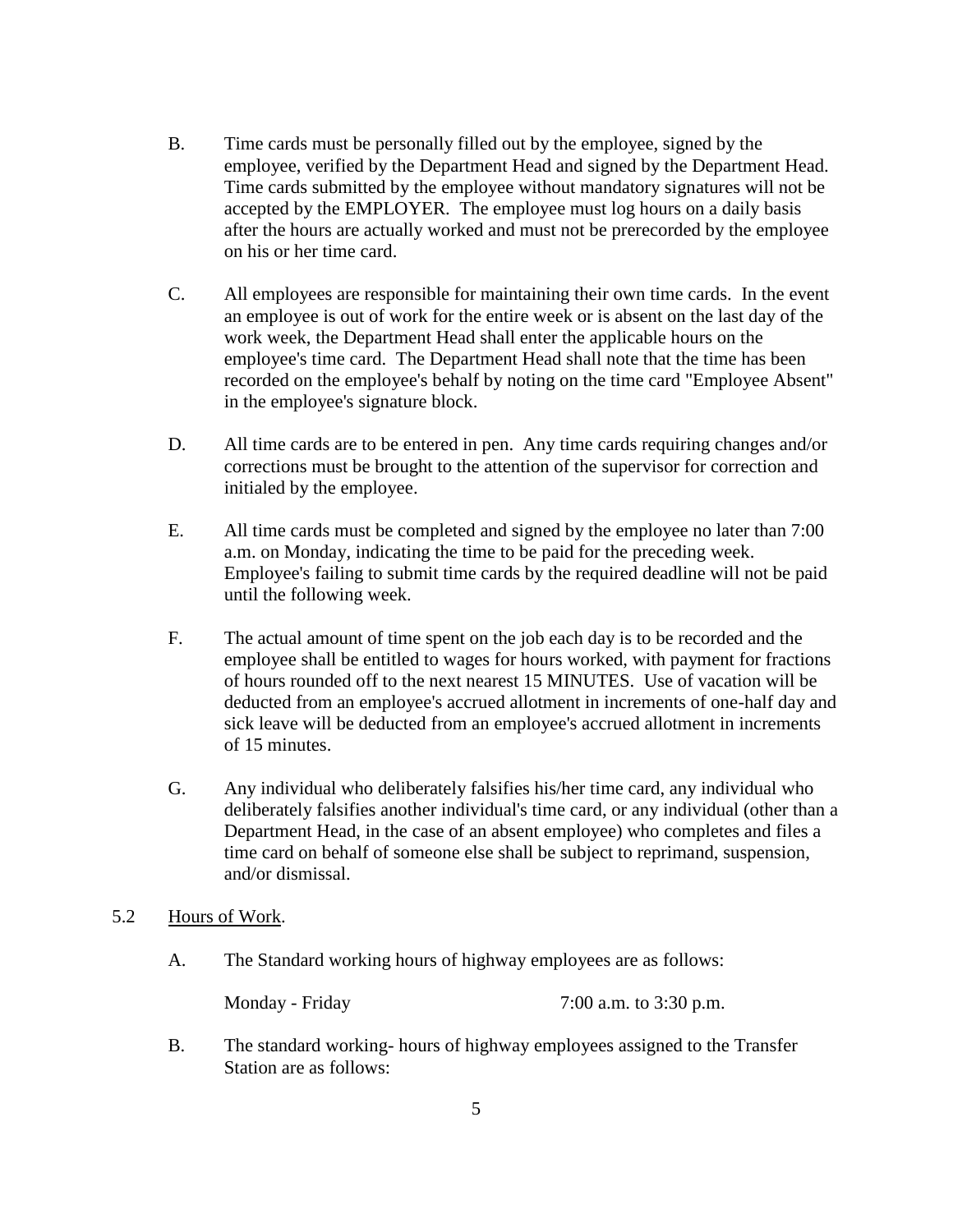Monday and Tuesday 7:00 a.m. to 3:30 p.m. Wednesday, Thursday, Saturday and Sunday8:00 a.m. to 4:30 p.m.

- C. By mutual agreement, the standard working hours may conclude one-half hour earlier in consideration for a working lunch.
- 5.3 Overtime. Subject to the provisions of this Section 5.3, the Town shall determine when and by whom overtime will be worked. Before requiring employees to work overtime, the Town will request volunteers from among employees who are qualified and regularly perform the work. Overtime will be allocated as equally as possible among such employees. The employees with the least overtime hours will be offered overtime work for which they are qualified. For purposes of overtime equalization, an employee who refuses or is unavailable for voluntary overtime will be considered to have worked the number of overtime hours he/she would have worked had he/she not refused or been unavailable for the overtime. An employee not excused by the Town from performing assigned overtime, who fails to report for such overtime, will be subject to appropriate discipline. In the absence of a volunteer(s) the least senior qualified employee(s) may be ordered in.
	- A. The Employer shall make every reasonable effort to provide four (4) working hours notice for daily and twelve (12) working hours notice for weekend scheduled overtime.
	- B. An employee who has been denied the right to work overtime because of a nondeliberate error by the EMPLOYER shall be offered the next available overtime opportunity as the sole remedy. The employee shall be responsible for keeping track of his or her position on the overtime list.
	- C. The EMPLOYER shall post a monthly overtime list.
	- D. Employees shall have the option to refuse additional overtime work after continually working ten (10) hours, except in emergency situations.
	- E. Two times an employee's regular rate of pay shall be paid for all hours worked on Sunday, provided it is not the employee's regularly scheduled work day.
	- F. Employees who are regularly scheduled or who are notified to report for work, shall be paid, in the event no work for which they were scheduled is available, for eight (8) hours work at the rate of the classification for which they were scheduled or for which they were notified to report. At Management's discretion, the employees scheduled or notified to report, may be assigned for a full turn to other work for which they may be qualified in lieu of their being released. In such event, the employee shall receive his own rate or the rate of the job performed, whichever is greater.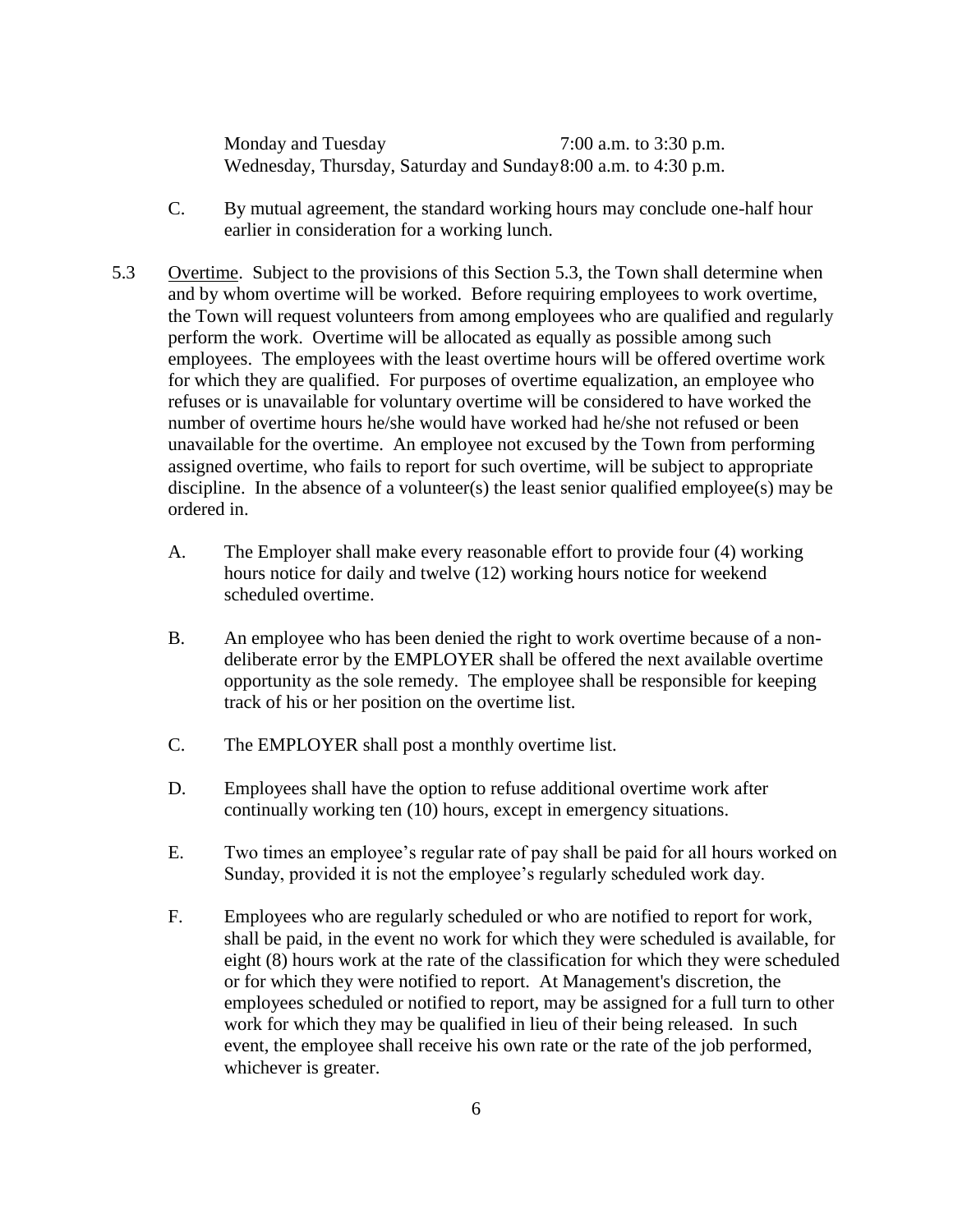- G. Employees shall receive a minimum of four (4) hours at the applicable overtime rate for hours worked which are not contiguous to the regularly scheduled shift.
- H. Pyramiding. There shall be no pyramiding of the premiums set forth above. When two (2) conflicting premiums are applicable, the higher premium shall be paid.
- 5.4 Mandatory Overtime. During winter snowplowing or sanding operations, or any other emergency situation as declared by the First Selectman, Highway Foreman and/or Assistant Highway Forman, an employee may not refuse an overtime assignment or callin unless he has a valid reason.

## **ARTICLE VI - COMPENSATION**

- <span id="page-8-0"></span>6.1 Effective July 1, 2016, all classifications shall receive a general wage increase of two percent (2.0%). (See Schedule B).
- 6.2 Effective July 1, 2017, all classifications shall receive a general wage increase of two percent (2.0%). (See Schedule B).
- 6.3 Effective July 1, 2018, all classifications shall receive a general wage increase of two percent (2.0%). (See Schedule B).
- 6.4 An employee assigned to work the standard working hours and a completed shift at the Transfer Station (Section 5.2B) shall receive the Transfer Station rate of pay (Schedule B Amended) for their classification.

## **ARTICLE VII - HOLIDAYS**

<span id="page-8-1"></span>7.1 The following days shall be considered holidays:

| New Year's Day               | Columbus Day                      |
|------------------------------|-----------------------------------|
| Martin Luther King's Day     | Veteran's Day                     |
| Presidents' Day              | Thanksgiving Day                  |
| Good Friday or Easter Sunday | Friday after Thanksgiving         |
| <b>Memorial Day</b>          | Christmas Eve $(1/2 \text{ day})$ |
| <b>Independence Day</b>      | Christmas                         |
| Labor Day                    | Floating Holiday*                 |

\*Town shall have the opportunity to designate by March  $1<sup>st</sup>$  or the Union shall pick a day.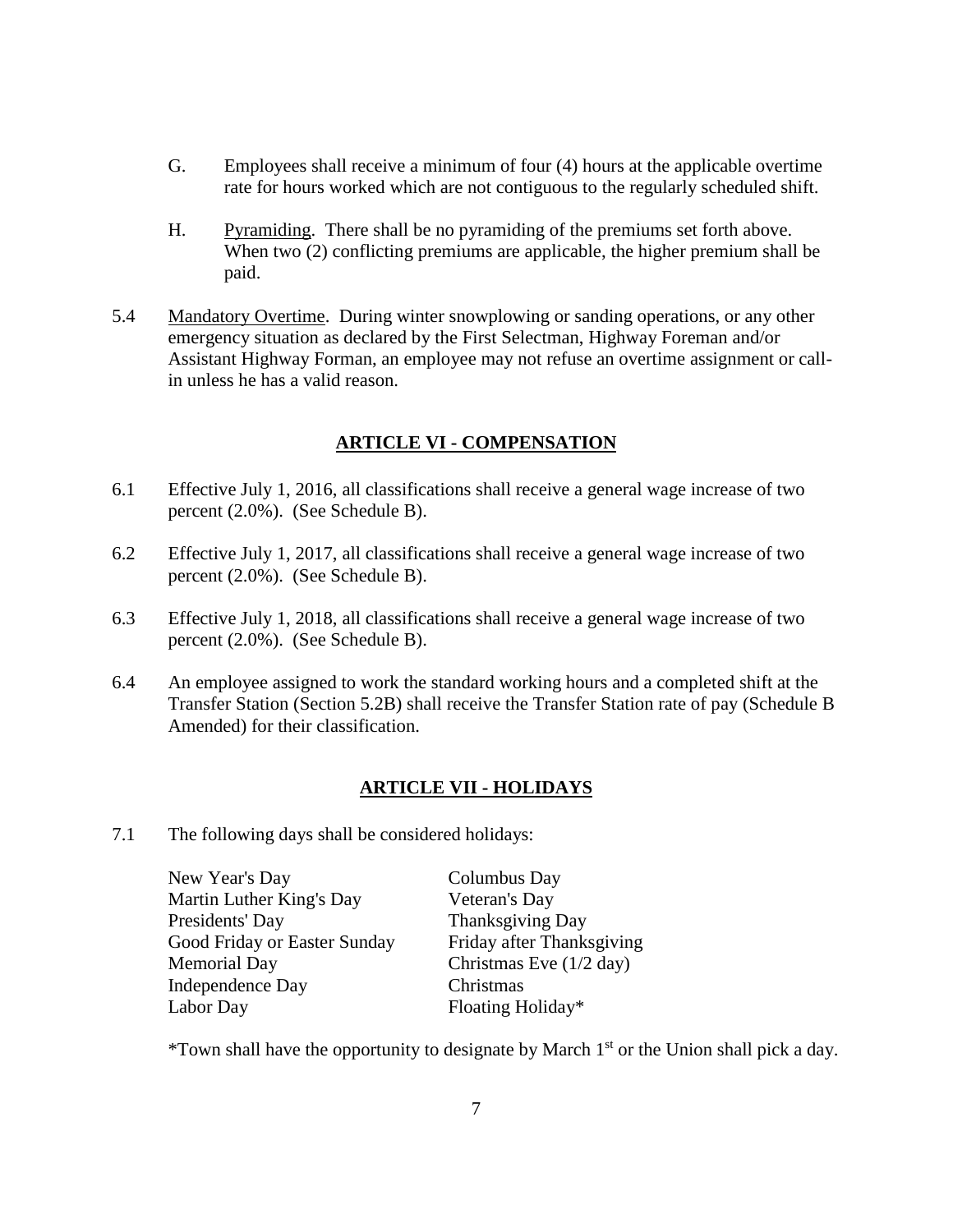- 7.2 Rate of Pay for Holidays. All work performed on any of the above-named holidays shall be paid for at one and a half  $(1 \frac{1}{2})$  times the regular rate, plus eight  $(8)$  hours pay.
- 7.3 Employees who do not actually work their last scheduled work day before and the first scheduled work day after a holiday shall be ineligible for the benefits set forth in this Article. Approved leaves of absence, including sick leave, provided the employee submits a medical certificate from a licensed physician shall not prevent an employee from receiving holiday pay.
- 7.4 If a holiday falls on a Monday, and Monday is an employee's regularly scheduled day off, the employee shall have the following Tuesday (i.e., the next day) off as his/her holiday.

## **ARTICLE VIII - VACATIONS**

<span id="page-9-0"></span>8.1 A. \*The following vacation with pay shall be granted to all employees by this Agreement who are on the payroll and who will have completed the following periods of aggregate full-time employment with the Town as of an employee's anniversary date, in accordance with the following schedule:

| Length of Time      | Vacation  |
|---------------------|-----------|
| a) After one year   | 40 Hours  |
| b) After two years  | 80 Hours  |
| c) After five years | 120 Hours |
| d) After ten years  | 160 Hours |

\*Subject to system for transition from fiscal year to anniversary date.

- B. Use of vacation days shall be approved by the Highway Foreman at least two days in advance. No more then two (2) employees will be allowed on vacation at any given time, unless otherwise authorized by the Highway Foreman, at his sole discretion.
- C. Requests for vacation time for more than two (2) employees at a time during Nov. 16 through March 31st must be made with two (2) weeks notice and may be granted by the Highway Foreman for special extenuating circumstances only.
- D. A maximum of forty (40) hours of vacation time may be carried over from the year in which it is earned to the next year.
- E. No vacation will be awarded during the probation period. After completing probation, vacation will be awarded to the employee as in Section 8.1A.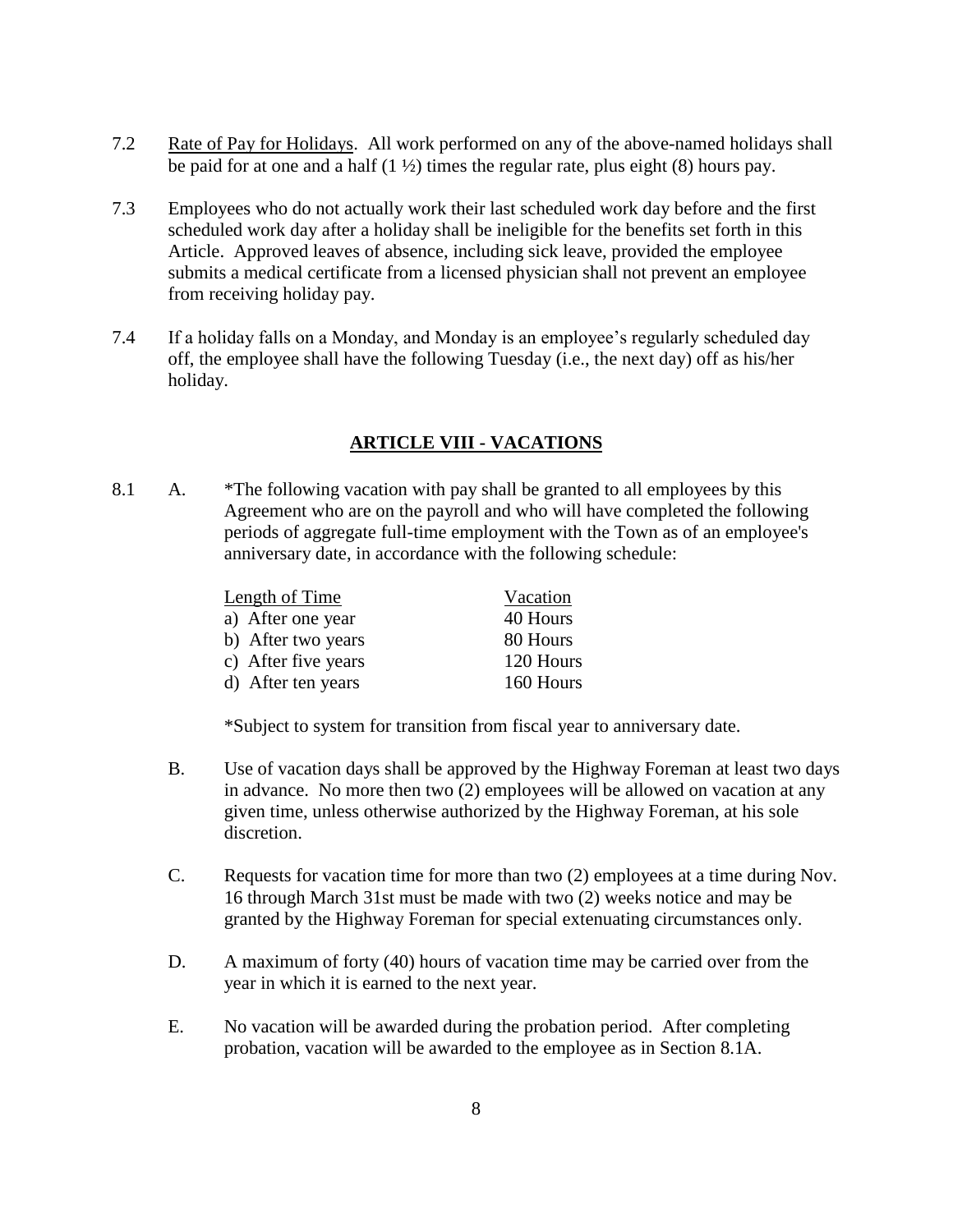F. If a holiday falls during an employee's vacation, the holiday will be credited and the employee will not expend vacation time for that day.

## **ARTICLE IX - LEAVE TIME**

## <span id="page-10-0"></span>9.1 Sick Leave.

- A. All full-time employees paid on an hourly basis shall be entitled to ninety-six (96) hours sick leave, with full pay, per fiscal year. Sick time will be allocated at the rate of eight (8) hours per month and may be accrued up to a maximum of five hundred and forty (540) hours.
- B. Medical Certificate. A medical certificate from a licensed physician acceptable to the First Selectman may be required as follows:
	- 1) Whenever an employee misses three (3) or more consecutive days of work due to illness or a non-job-related accident.
	- 2) Upon returning to work from absence due to illness or injury exceeding five (5) working days.
	- 3) Whenever an employee has used sick leave during vacation, before or after a holiday, or has a pattern of absenteeism.
	- 4) For prolonged illness or injury exceeding twenty (20) working days, a medical certificate may be required from the employee for every four (4) week period the employee is absent from work.

Said medical certificate from a licensed physician shall state the nature of the illness or injury and shall contain a statement that in the opinion of said physician the employee is capable of returning to work.

Failure to provide a medical certificate, if required by the First Selectman, shall result in the employee not being paid for said sick leave occurrence. In addition, should the First Selectman ask for a medical certificate and the same is not provided by the employee, the First Selectman may take further disciplinary action. Failure of the First Selectman to request a medical certificate shall not constitute a waiver by the Town of this provision.

C. The employer shall maintain existing short term and long term sickness and disability insurance.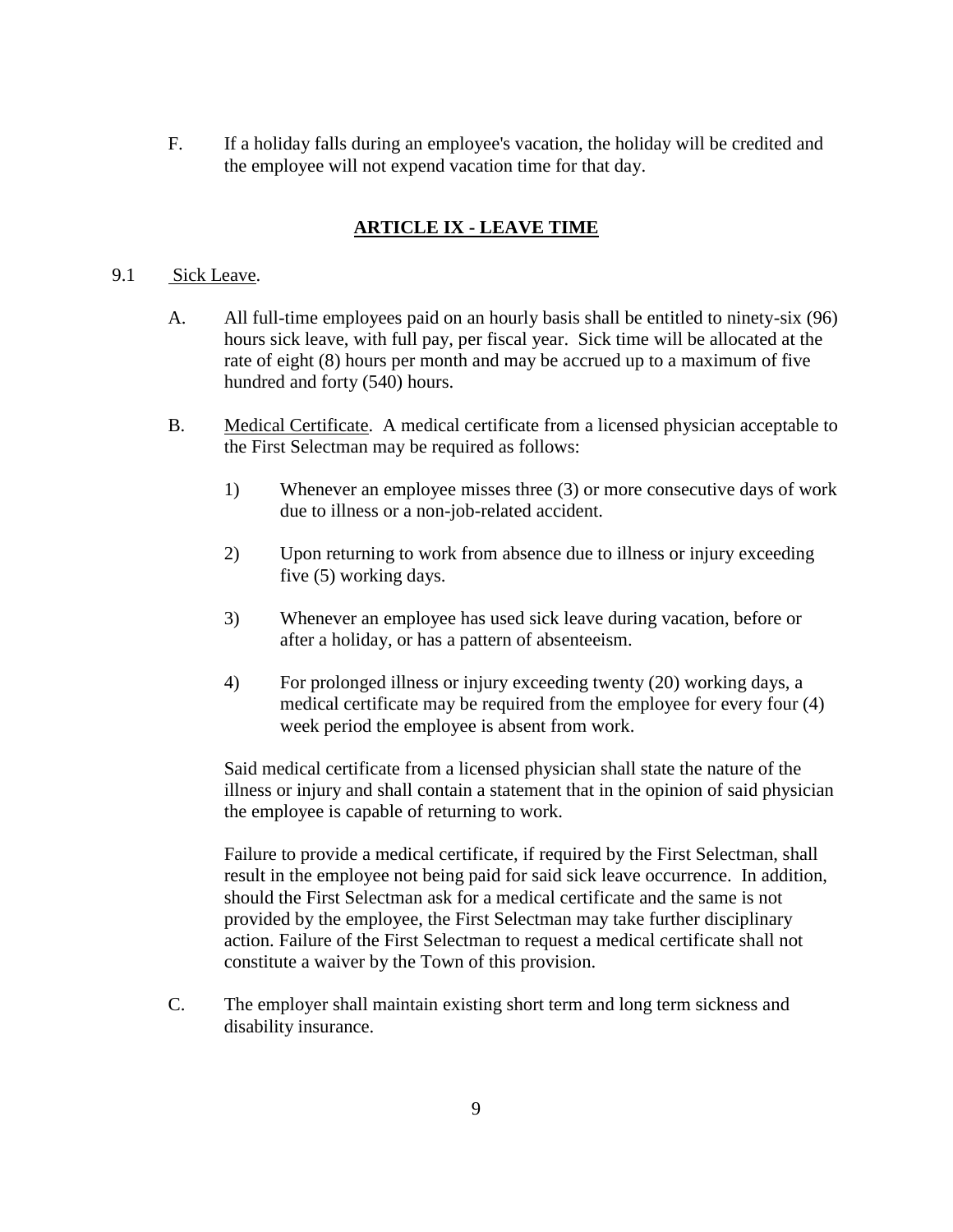- D. An employee must call into the garage on the designated phone system no later than 7:00 a.m. if he or she is unable to report to work due to illness. Failure to call in before the start of the work day will result in loss of pay for that day unless a satisfactory explanation for such failure is provided.
- E. Upon retirement, an employee shall be reimbursed full pay for 50 percent of the balance of his or her accumulated sick leave up to a maximum of two hundred and seventy (270) hours.

## 9.2 Funeral Leave.

- A. After the first thirty (30) days of full-time service, employees shall be granted twenty-four (24) funeral hours for the death of any immediate family member who resided in-state and twenty-four (24) to forty (40) funeral hours for the death of any immediate family member who resided out-of-state. Immediate family members include wife or husband, children and stepchildren, mother or motherin-law, father or father-in-law, stepmother and stepfather, brother, stepbrother or brother-in-law and sister, stepsister or sister-in-law, son-in-law, daughter-in-law, and grandparents.
- B. After the first sixty (60) days of full-time service, employees shall be granted a minimum of eight (8) funeral hours for the death of a relative or non-relative that raised the employee or is domiciled with the employee.
- C. The actual funeral days for out-of-state funerals granted to the employee will depend upon length of travel to the funeral and/or planning of the funeral.
- 9.3 Jury Duty and Witness Duty Leave. Any employee who shall be required to serve on any state or federal jury or required to appear in Court, as a result of actions taken in the course of their duty with the Town, shall be paid the difference between the amount paid for such service and his/her straight-time rate, for up to a maximum of one hundred and sixty (160) hours, for the time lost from his/her scheduled work by reason of such service. The Town shall have the discretion to authorize additional leave in appropriate circumstances.

The employee will be required to provide the Employer with the necessary documentation of payment from the State or Federal Court system to establish the correct amount of reimbursement.

9.4 Military Leave. The EMPLOYER will comply with the provisions of the Uniform Services Employment and Reemployment Act. An employee who is unable to report for regularly scheduled work because the employee is required to report to active duty with the United States National Guard or a Reserve Unit of the United States Military shall, for each day of the first eighty (80) work hours lost because of such duty, be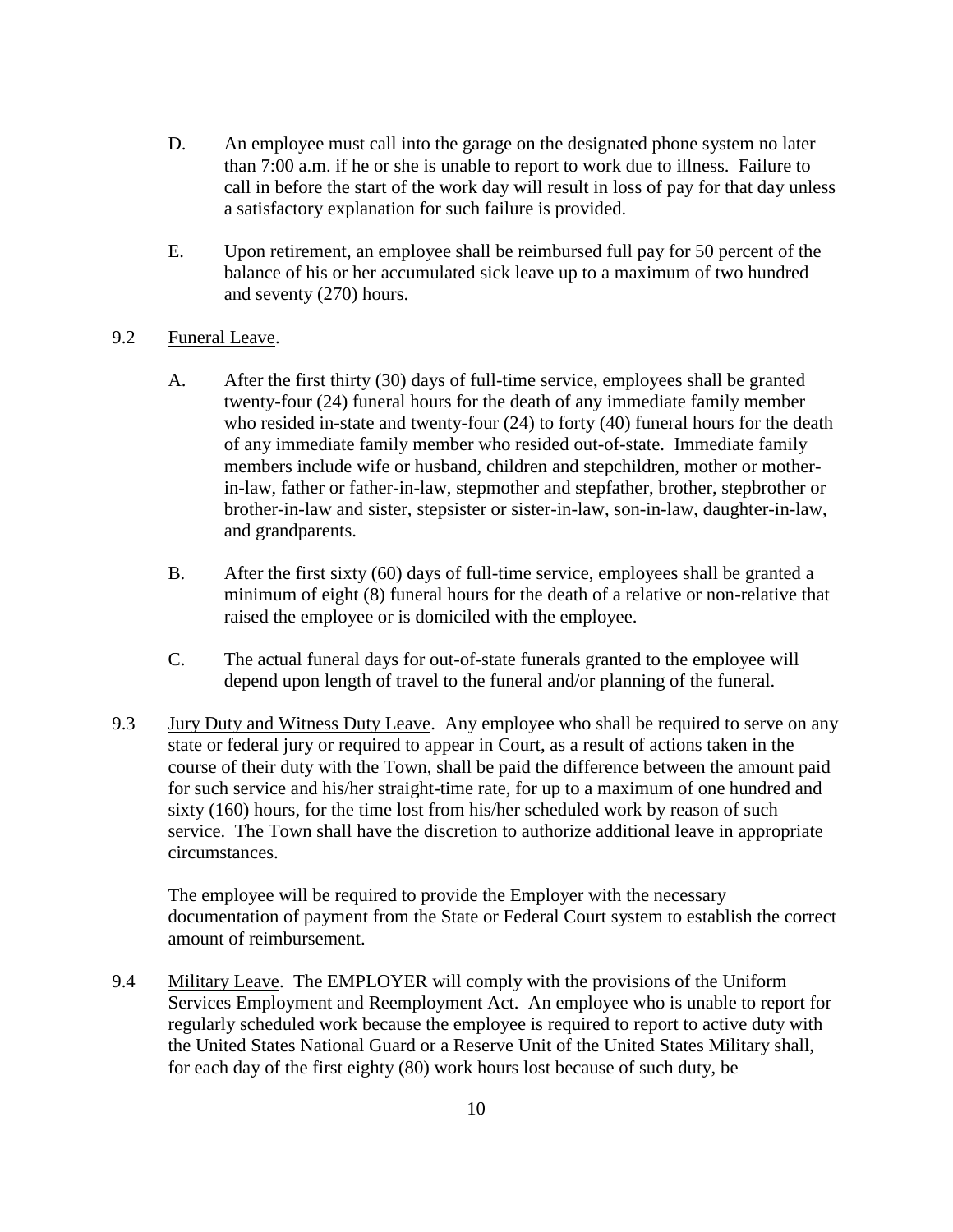compensated in an amount equal to the difference between eight (8) hours pay at his straight-time rate of pay, as specified in Article VI of this Agreement and the amount earned for military service not including travel, sustenance and quarters allowance. To receive payment, an employee must present proof that he attended Reserve Armed Forces or National Guard military training and the amount paid therefore.

#### 9.5 Personal Leave.

- A. Personal Leave. Each employee shall be entitled to twenty-four (24) hours personal leave per year. The EMPLOYER should be notified by the employee a minimum of 48 hours in advance of the employee's intent to utilize a personal day whenever possible. Such notification may be waived by the EMPLOYER due to extenuating circumstances. One employee at a time will be allowed to take personal time without stating reason, any additional employees will be required to provide their reason for said request. Personal days must be used by the end of the fiscal year; there is no carry-over of personal days.
- B. The employee will be allowed to utilize the personal leave in increments of two (2) or more hours. Any increment of time used as personal time which is more than two (2) hours will be recorded as full hours.
- 9.6 Unpaid Leave of Absence. The EMPLOYER may grant to the employee a twelve (12) month unpaid leave of absence for good cause shown and approved by the EMPLOYER. Neither seniority nor benefits will accrue during such an unpaid leave. The employee may retain benefits by assuming full financial payment of such benefits during the unpaid leave.
- 9.7 Union Business Leave.
	- A. An employee who is elected or appointed as a full time employee of the International Union shall be granted a leave of absence by the EMPLOYER, without pay for no more than one (1) year. If such leave of absence is granted, the seniority and pension credits of such employee shall accumulate during the period of the leave, including fringe benefits.
	- B. Union officers shall be allowed, with the approval of the First Selectman, in writing, the aggregate of thirty-two (32) hours unpaid time off to attend official union business and union training opportunities. The Union agrees to submit any request for approval within a reasonable period of time to permit the Town to make appropriate scheduling changes, if necessary. The First Selectman may reject the request if, in his/her sole discretion, the request will result in the impairment of Town operations; such request, however, shall not be unreasonably be denied.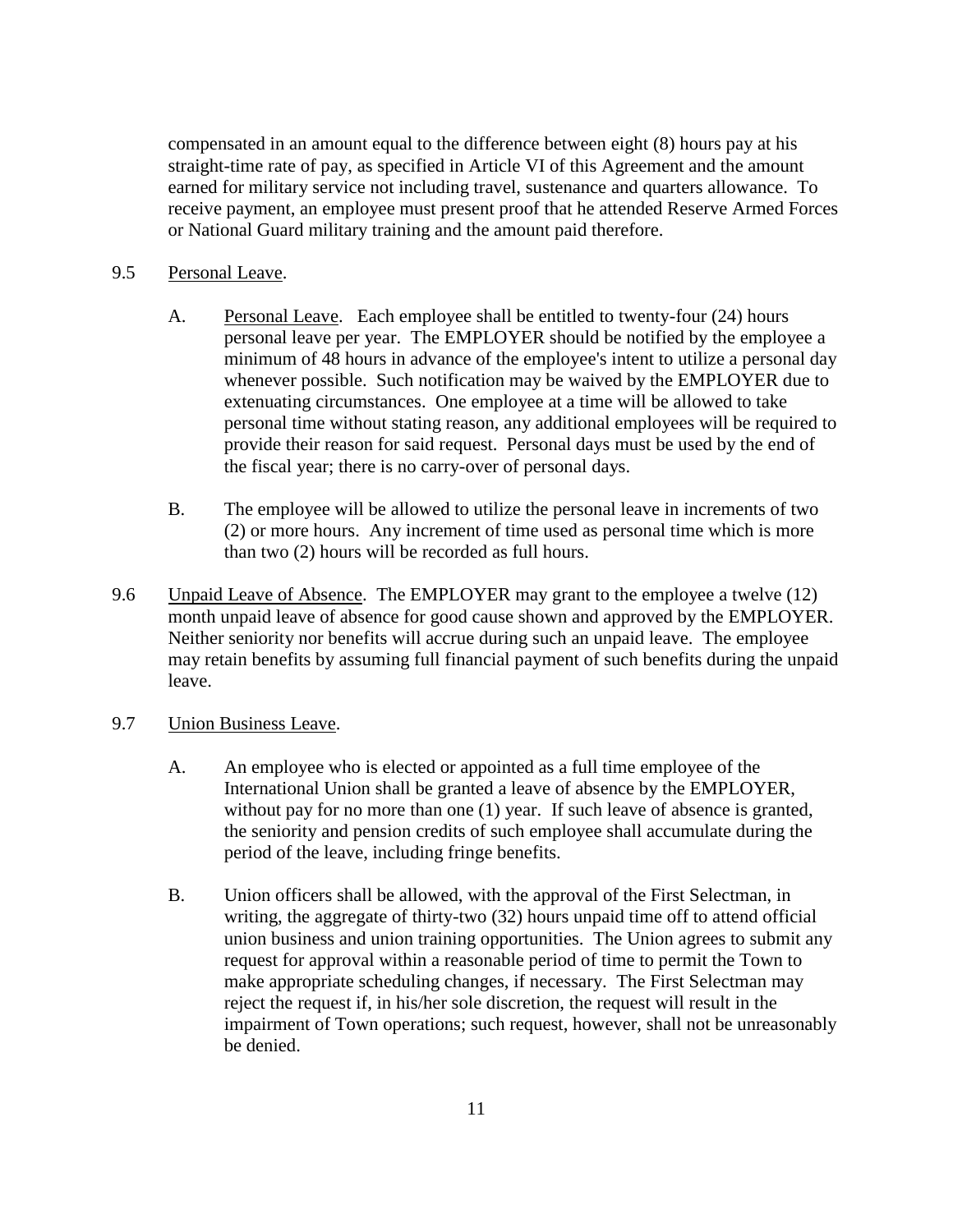### **ARTICLE X - INSURANCE AND RETIREMENT**

<span id="page-13-0"></span>10.1 A. Change of Coverage. The Town shall provide eligible employees and their dependents substantially similar group health and hospitalization insurance coverage and benefits as existed under the Steelworkers Health and Welfare Fund Plan as of the expiration date of this agreement.

> The Town reserves the right to change or provide alternate insurance carriers, or to self-insure as it deems appropriate for any form or portion of insurance coverage referred to in this article, so long as the new coverage and benefits are substantially similar to the insurance under the Steelworkers Health and Welfare Fund Plan which predated this agreement. This includes, but is not limited to, the right, on an annual basis, to terminate coverage pursuant to the Steelworkers Health and Welfare Fund and to revert to insurance then applicable to other, nonunion employees within the Town. The Town shall notify the Union of any medical coverage and/or co-pay changes before these changes are implemented. The Town will not be responsible for changes unilaterally imposed by an insurance provider so long as the Town uses its best efforts to minimize changes by incumbent insurance providers from one plan year to another.

Medical, prescription and dental plan design will be set forth in a side letter.

- B. Life Insurance is \$100,000.00 per employee.
- C. Effective July 1, 2015, an employee shall have deducted from his/her wages fifteen percent (15%) of the conventional premium rate for individual, two person or family coverage.

Effective July 1, 2017, an employee shall have deducted from his/her wages sixteen percent (16%) of the conventional premium rate for individual, two person or family coverage.

Effective July 1, 2018, an employee shall have deducted from his/her wages seventeen percent (17%) of the conventional premium rate for individual, two person or family coverage.

Waiver of coverage procedures must be acceptable to the applicable insurance carrier.

D. Notwithstanding the above, employees may voluntarily elect to waive, in writing, all medical insurance coverage outlined above. Payment to those employees waiving such coverage shall be made in July of each year, for the previous fiscal year, in the amount of the premium saved by the Town at the time of the waiver, because of said waiver, or the following schedule, whichever is less: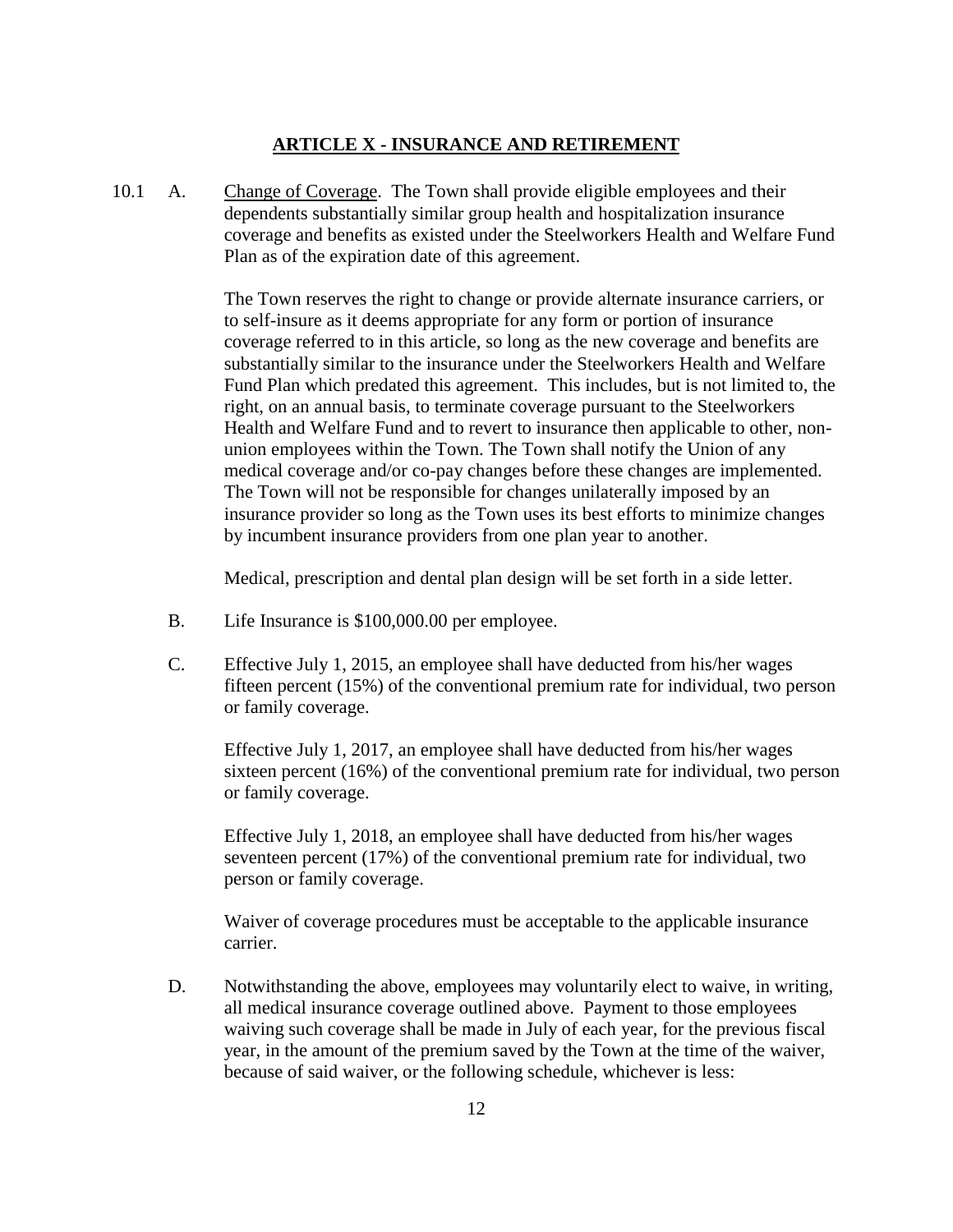| Payment |
|---------|
| \$750   |
| 1,000   |
| 1,250   |
|         |

Employees electing this option shall be able to change their options during open enrollment periods, for any reason, and not more than one time during each fiscal year, if there has been a significant change in the employee's circumstances, such as divorce, death of a spouse, etc., which warrants such change in option. Where a change in an employee's status prompts the employee to resume Town provided insurance coverage, the written waiver may, upon written notice to the Town, be revoked.

Upon receipt of revocation of the waiver, insurance coverage shall be reinstated as soon as possible; subject, however, to any regulations or restrictions, including waiting periods, which may then be prescribed by the appropriate insurance carriers. Depending upon the effective date of such reinstated coverage, appropriate financial adjustments shall be made between the employee and the Town to ensure that the employee has been compensated, but not overcompensated, for any waiver elected in this section.

Notice of intention to waive insurance coverage must be sent to the First Selectman not later than May 1st, to be effective on July 1st of each contract year. The election waiver coverage shall only be approved after the employee has provided the Town with proof of alternative insurance coverage.

Waiver of coverage procedures must be acceptable to the applicable insurance carrier.

- 10.2 The employee shall be entitled to current retirement coverage provided by the EMPLOYER: Town of North Stonington Retirement Plan and Trust. The EMPLOYER shall fund the plan for the employee in the amount of nine percent (9%) of the employee's base earnings (i.e. 2080 hours, not including overtime or longevity), with the employee having the option of contributing up to the maximum allowed by law. Effective July 1, 2015, the EMPLOYER shall fund the plan for the employee in the amount of ten percent (10%) of the employee's base earnings (i.e. 2080 hours, not including overtime or longevity), with the employee having the option of contributing up to the maximum allowed by law.
- 10.3 The Town may offer an alternative, optional health insurance plan, with the terms (e.g., cost shares, plan design, deductibles) determined by the Town.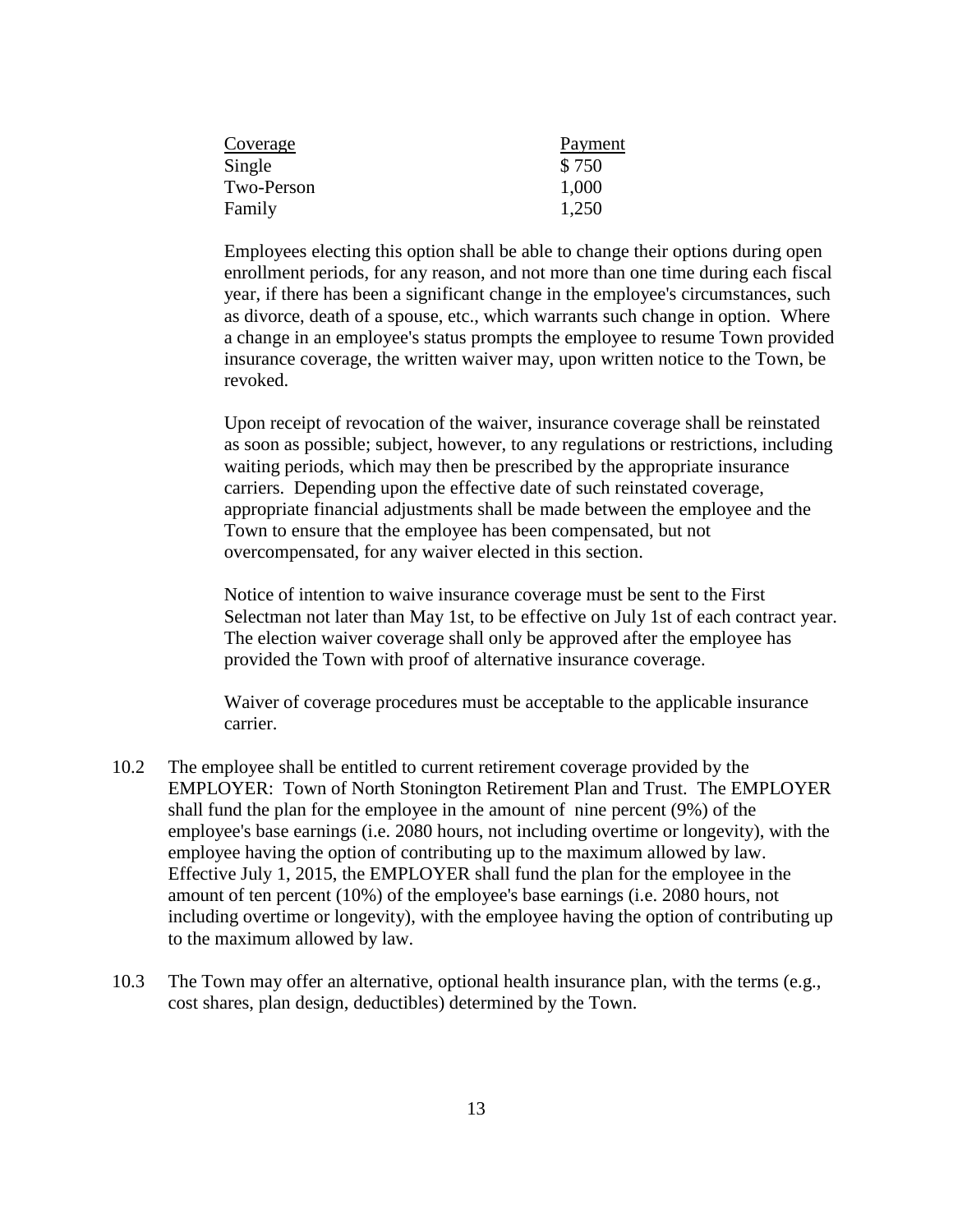## **ARTICLE XI - PROBATIONARY PERIOD**

- <span id="page-15-0"></span>11.1 The probationary period for all new employees shall consist of six (6) months from the date of hire as a full-time employee. In addition, the Town and the Union may mutually agree to extend an employee's probationary period for up to three (3) months.
- <span id="page-15-1"></span>11.2 During the probationary period, a probationary employee may be disciplined and/or terminated and such action shall not be deemed a violation of this Agreement.

## **ARTICLE XII - RESERVED FOR FUTURE USE**

## <span id="page-15-2"></span>**ARTICLE XIII - DAILY CHECKS, SAFETY EQUIPMENT, AND SAFETY PROCEDURES**

## 13.1 Daily Equipment Check.

- A. Prior to starting an engine on any piece of machinery, the employee shall:
	- 1. Check oil levels, coolants, power steering, and hydraulic system;
	- 2. Check all lights (including, warning lights, gauges, and indicators);
	- 3. Grease machine at least every (8) hours of working time;
	- 4. Check over machine for mechanical problems (i.e. pins, hydraulic pistons, tracks, tires, etc.); and
	- 5. Keep equipment free of debris and any other obstructions, dust and/or dirt.
	- 6. Complete United States Department of Transportation (DOT) Safety Checklist.
- B. It is the employee /operator's responsibility to report both verbally and in writing on a checklist provided by the Employer any problems with equipment to the Foreman and mechanics. It is the employee/operator's responsibility to perform these daily checks. Failure to perform the daily check or any deliberate misuse or neglect to equipment shall result in loss of the operator's classification and/or reprimand, suspension, and/or discharge.

## 13.2 Daily Truck Check.

A. Prior to starting an engine on any motor vehicle, the employee shall: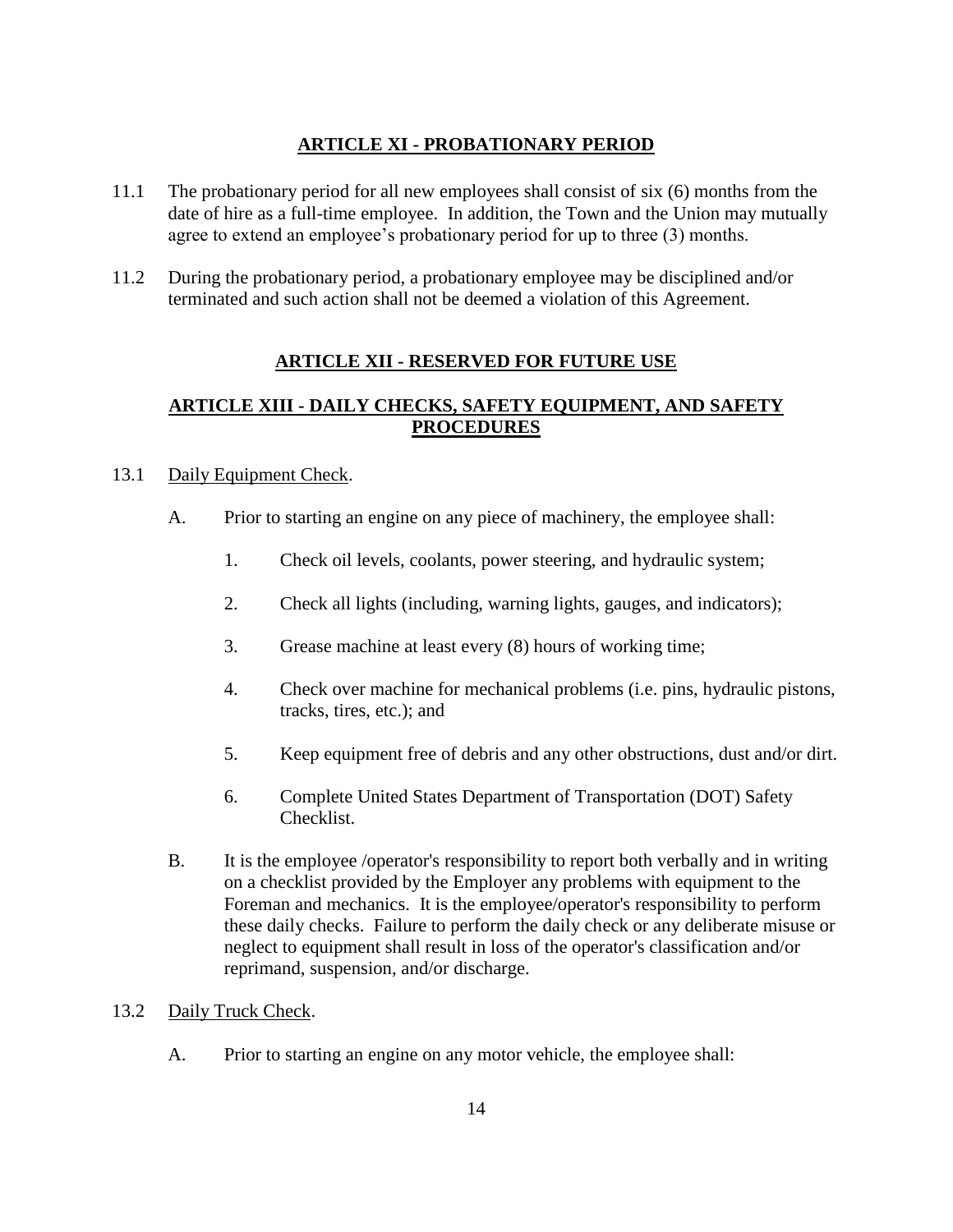- 1. Check oil level, coolants, and power steering;
- 2. Check all lights (including warning lights, gauges, and indicators) and turn signals;
- 3. Check all tires and lug nuts;
- 4. Check the vehicles suspension and steering linkage;
- 5. Check all mirrors;
- 6. Keep equipment free of debris and any other obstructions, dust and/or dirt; and
- 7. Report any unusual noises and watch gauges while vehicles are in operation.
- B. It is the employee/operator's responsibility to report any problems with the vehicle to the Foreman and mechanics. It is the employer/operator's responsibility to perform these daily checks. Failure to perform the daily check or any deliberate misuse or neglect to the vehicle shall result in loss of the truck driver's/operator's classification and/or reprimand, suspension, and /or discharge.

#### 13.3 Safety Equipment and Safety Procedures

- A. The EMPLOYER and the UNION will cooperate in the continuing objective of eliminating accident and health hazards. The EMPLOYER, recognizing the importance of promoting safety provisions in the workplace for the protection of the health and life of the employees, will continue to make every effort to improve such conditions to this end. The EMPLOYER, the UNION and the employees recognize their obligation and/or rights under existing federal and state laws with respect to safety and health matters.
- B. Personal protective equipment such as safety goggles, hard hats, traffic vests, and hearing/noise protection provided by the EMPLOYER shall be worn by all employees in the prescribed manner, whenever the use of particular machinery or operations is required by OSHA and/or presents potential hazards to the employee's safety and where there is a reasonable probability of injury that can be prevented by such equipment.
- C. The UNION will cooperate with the EMPLOYER in encouraging employees to observe and abide by all health and safety regulations prescribed by the EMPLOYER and to work in a safe manner and to eliminate accidents and health hazards.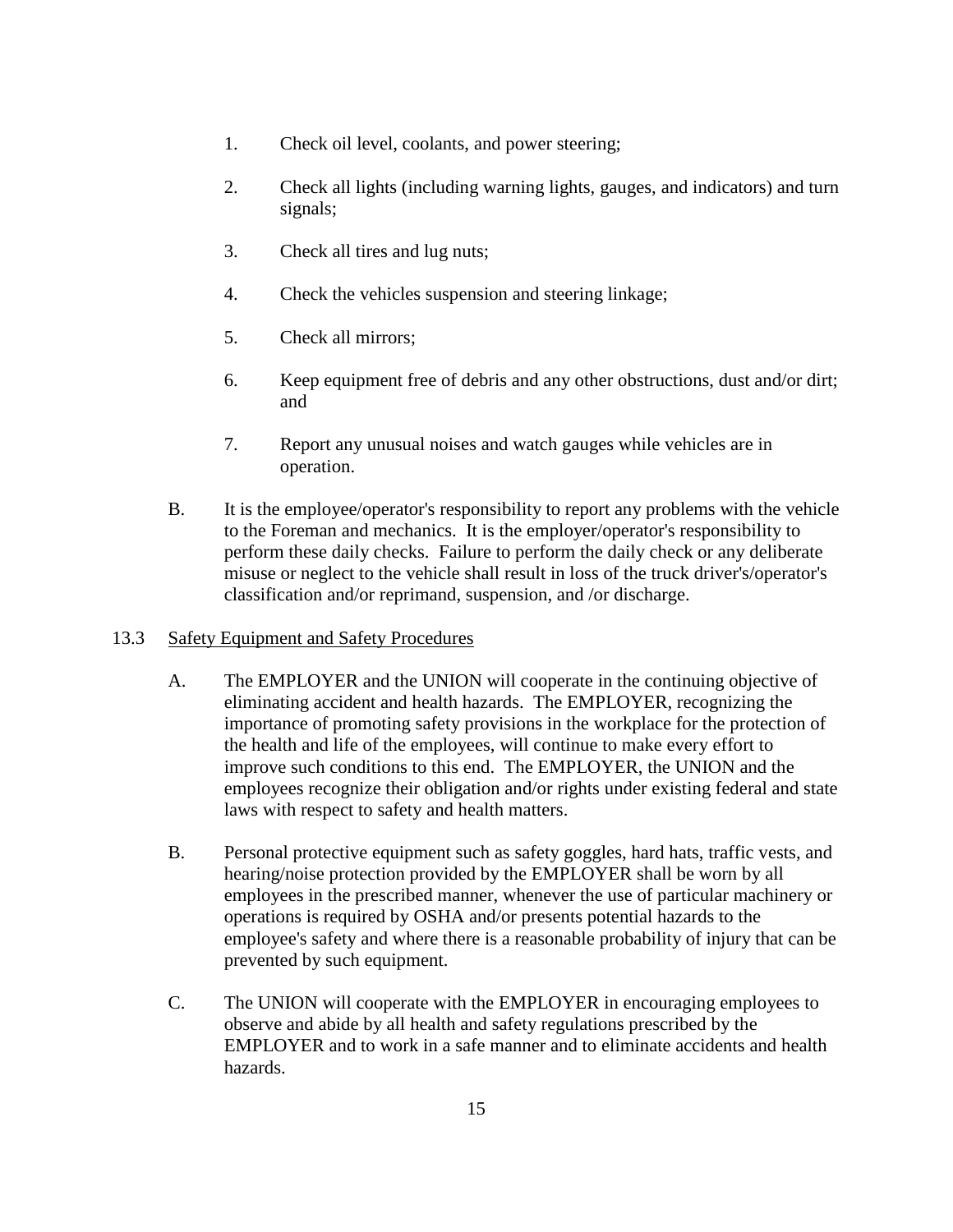- D. The employee's failure or refusal to adhere to the safety equipment procedures shall result in the employee's being subject to disciplinary procedures and if the parties are in disagreement, subject to the grievance procedure.
- E. One employee will be appointed by the Unit Chairperson as a Safety Coordinator. Upon request, the EMPLOYER shall furnish the Safety Coordinator a copy of all reports involving compensable workers' compensation accidents and yearly lost time accident reports.
- F. Complete United States Department of Transportation (DOT) Safety and Inspection Log.
- 13.4 State and Federal Regulations. The parties agree that if any federal and/or state law and/or regulation mandates additional safety equipment and/or safety checks, the parties will abide by the law and/or regulation.

## **ARTICLE XIV - GRIEVANCE PROCEDURE**

- <span id="page-17-0"></span>14.1 A. In order to insure fair and equitable treatment of all members of the Highway Department, there is hereby established a formal procedure to permit discussion and resolution of grievances. This section shall not subject to the grievance and arbitration provisions provided herein.
	- B. The purpose of this grievance procedure shall be to discuss employee grievances and/or complaints in a manner which will insure efficiency and employee morale protecting the best interests of both parties involved in the settlement. This section shall not subject to the grievance and arbitration provisions provided herein.
- 14.2 The basis of a grievance shall be as follows:
	- 1. Discharge, suspension or other disciplinary action of a permanent employee.
	- 2. Charge of discrimination.
	- 3. Interpretation and/or application of the Articles and Sections of this Agreement.
- 14.3 No grievance settlement made as a result of any individually processed grievance shall contravene any of the provisions of this Agreement.
- 14.4 A. Step One A member having a grievance shall first discuss it with the Foreman or the Assistant Foreman with or without a Union official present within seven (7)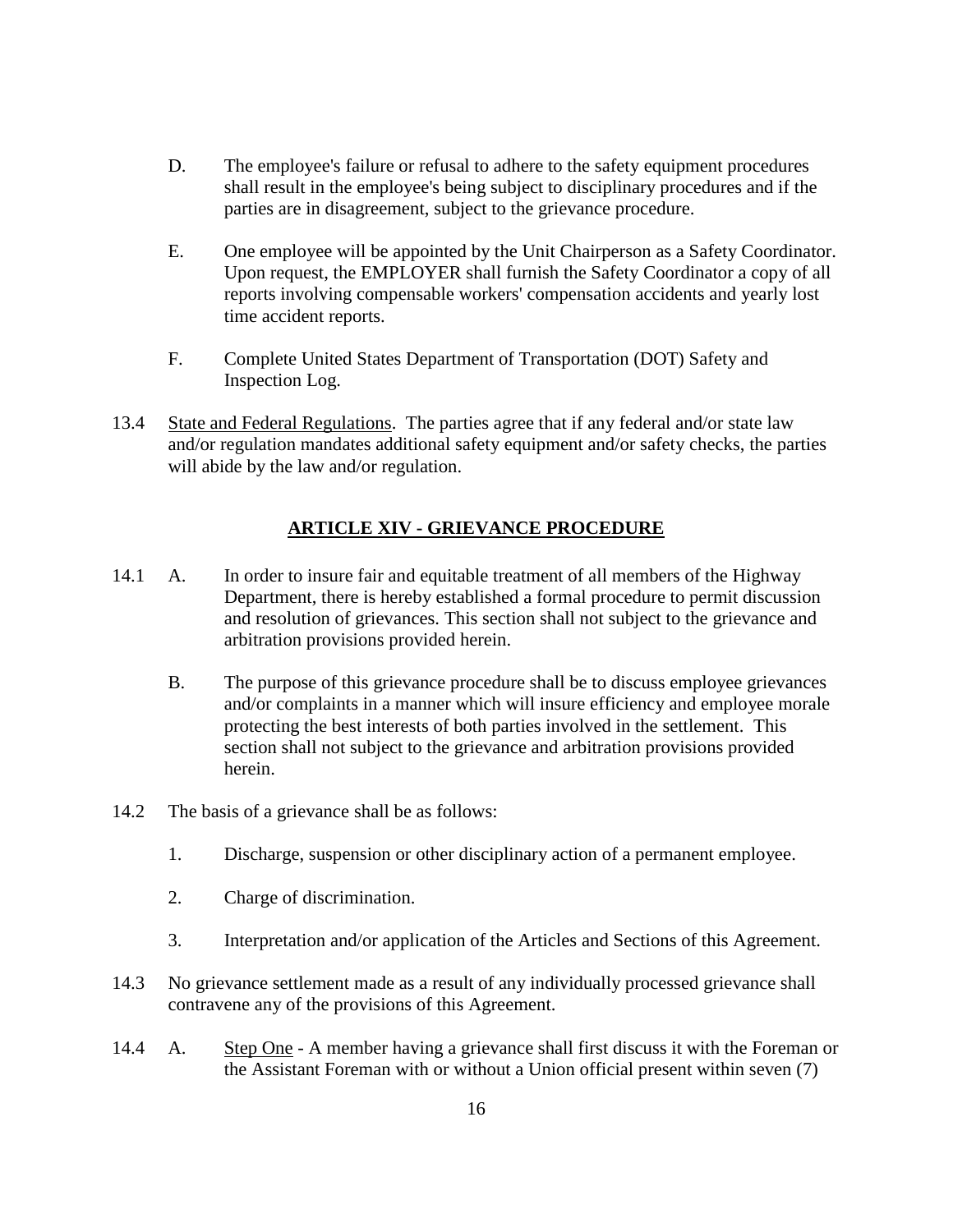working days of when the aggrieved knew or reasonably should have known of the occurrence giving rise to the grievance. The Foreman or the Assistant Foreman shall give his verbal answer within three (3) working days of such discussion. If the grievance is not satisfactorily resolved, it may then be processed to Step Two.

- B. Step Two An employee shall, within five (5) working days of receipt of the verbal answer of the Foreman or the Assistant Foreman or fifteen working days of when the aggrieved knew or reasonably should have known of the occurrence giving rise to the grievance, submit said grievance in writing on the mutually agreed upon form, to the Foreman or the Assistant Foreman, setting forth the nature of the grievance and the relief requested. Two copies will be delivered to the Foreman or the Assistant Foreman, who shall sign and date the grievance upon receipt of it. The Foreman or the Assistant Foreman shall answer said grievance in writing within five (5) working days from the date thereof, setting forth his decision.
- C. Step Three If upon the receipt of the decision from the Foreman or the Assistant Foreman, the employee is still not satisfied with the decision of the Foreman or the Assistant Foreman, he or she may appeal to the First Selectman or his designee, who shall not be a Foreman, in writing, within five (5) working days, by delivering said appeal to the First Selectman or his designee. The First Selectman or his designee shall consider the appeal, and within five (5) working days, meet with the employee and/or the Union (including the Staff Representative) to discuss his or her position in the case. The written decision of the First Selectman or his designee shall be made within five (5) working days of the meeting. He shall mail a copy of the decision by certified mail to the Staff Representative and hand deliver a copy to the Grievance Working Chairperson. The day of the mailing to the Staff Representative shall serve as the operative date for complying with the time period set out in this subsection.
- D. Step Four If the decision of the First Selectman or his designee is not satisfactory to the employee, the decision may be appealed by the Union to the American Arbitration Association within thirty (30) calendar days of the First Selectman's or his designee's decision, or the conclusion of mediation, with a contemporaneous copy to the EMPLOYER. The Union's date of receipt of the response from Step Three, or the conclusion of mediation, is the operative date for complying with the time period set out in this subsection.
- E. The jurisdiction and authority of the arbitrator and his opinion and award shall be confined to the interpretation and/or application of the provision(s) of this Agreement at issue between the UNION and the EMPLOYER. He/She shall have no authority to add to, detract from, alter, amend, or modify any provision of this Agreement. The arbitrator shall not have jurisdiction to hear or decide more than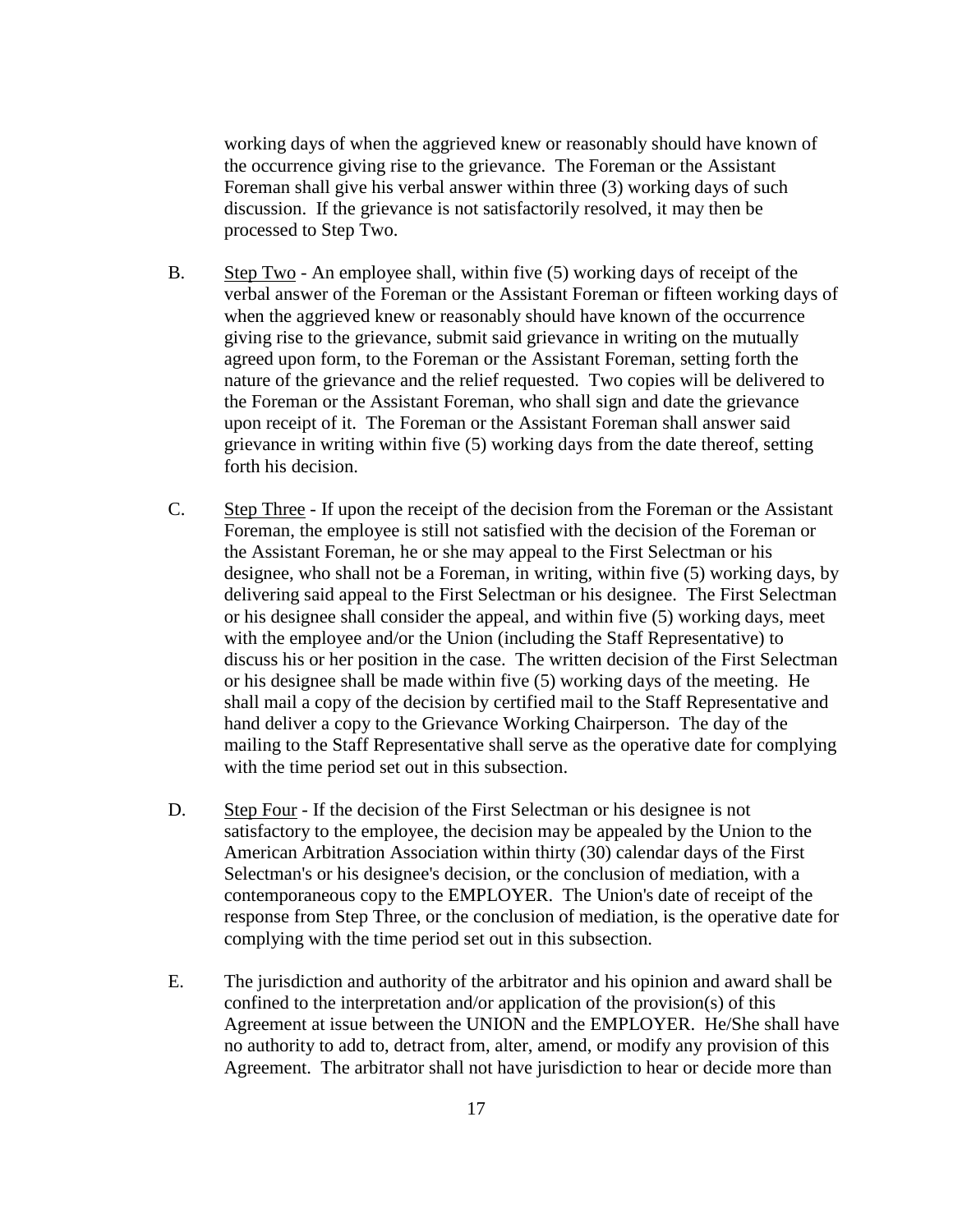one (1) grievance without the mutual consent of the EMPLOYER and the UNION. The written award of the arbitrator on the merits of any grievance adjudicated within his jurisdiction and authority shall be final and binding on the aggrieved employee, the UNION, and the EMPLOYER. The standard of proof in disciplinary case shall be based on a preponderance of the evidence.

- 14.5 A. Any grievance in which the aggrieved does not follow the procedures and time periods set out in Section 4 shall be considered null and void.
	- B. The failure of the Employer to respond to a grievance, within the time periods set forth above, shall be deemed a denial of the grievance.
- 14.6 The time limits of this Article may be extended by written mutual agreement.
- 14.7 The following guidelines apply:
	- A. Mediation. The mediation service of the State Board of Mediation and Arbitration is to be used in the fourth (4th) step of matters provided both parties are mutually agreed on the desirability of this service and any cost shall be borne by the initiating party.
	- B. Meetings: If either party to the grievance process desires to meet for the purpose of an oral review, a meeting shall be requested and scheduled not later than fifteen (15) working days after receipt of the request.
	- C. Recording Minutes of Testimony: Either party shall have the right to employ a public stenographer or use a mechanical recording device at Step 4 in the procedure. Any cost incurred shall be borne by the initiating party.
	- D. Union as a Complainant: The Union may institute a grievance at Step 2 on any matter concerning general application.
- 14.8 A. Leave with pay shall be granted to the aggrieved and one (1) employee, designated as the UNION'S representative not to exceed four (4) hours per month total for the purpose of processing grievances in accordance with the provisions outlined above except that the aggrieved will have whatever time is necessary for attendance at the actual arbitration proceeding.
	- B. An aggrieved employee shall be permitted to attend meetings arranged to discuss an employee's grievance at no loss in pay, providing such meeting occurs during scheduled working hours.
- 14.9 The parties agree that the fees and expenses of Arbitration shall be borne equally between the EMPLOYER and the LOCAL.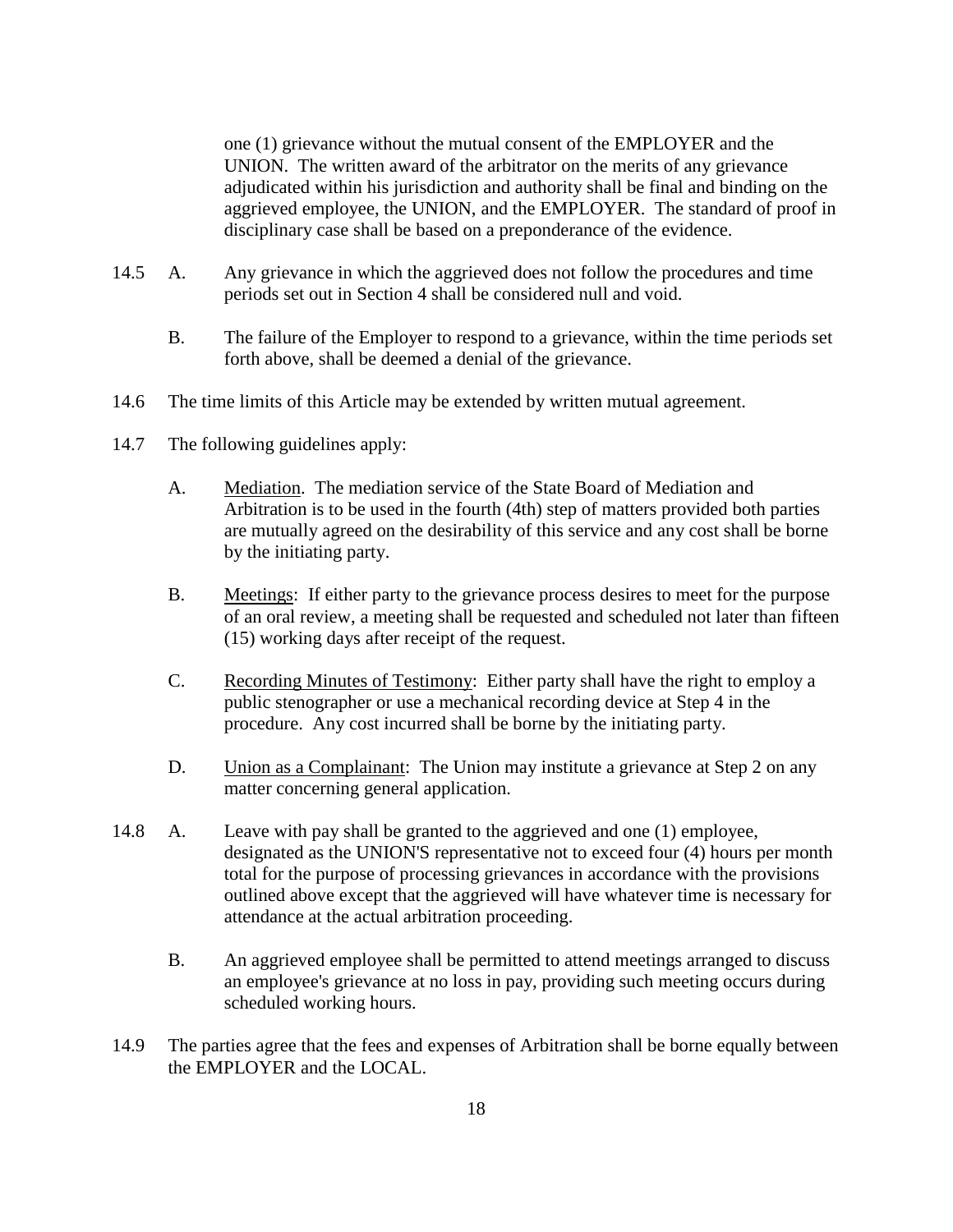- 14.10 For the purpose of processing grievances for employees covered by this agreement, the UNION shall designate its representatives as follows:
	- A. A Grievance Committee consisting of the Chairperson of the Grievance Committee, the Unit Chairperson, and one (1) member at large, appointed by the Unit Chairperson.
	- B. There shall be stewards designated by the Unit Chairperson to represent employees in Step One of the Grievance procedure.
	- C. The names of such UNION Representatives shall be submitted in writing to the Highway Foreman by the Unit Chairperson. In case of a change in the list of UNION representatives, such changes shall be made in writing as required and supplied to the EMPLOYER.
	- D. Employees who are acting as UNION Representatives will be permitted to enter the workplace during non-working time to conduct UNION business when they are off from work, but only for the purpose of investigating Grievances, as long as such investigation does not disrupt the normal course of work.
	- E. If a representative of the UNION who shall have been certified to the EMPLOYER in writing as the International Union's Representative for the purpose of' handling grievances under this agreement shall so request, he shall be permitted to visit the work place for the purposes of investigating grievances so long as such investigation does not disrupt the normal course of work.

## **ARTICLE XV - NO STRIKE OR LOCKOUT**

<span id="page-20-0"></span>15.1 During the course of this Agreement there shall be no strike, slowdown, suspension or stoppage of work in any part of the EMPLOYER'S operation authorized by the LOCAL, nor shall there be any lockout by the EMPLOYER in any part of the EMPLOYER'S operation.

## <span id="page-20-1"></span>**ARTICLE XVI - RESIGNATION, DISCIPLINE, SUSPENSION AND/OR DISCHARGE**

- 16.1 Discipline or Discharge. No permanent employee shall be discharged, suspended or disciplined except for just cause.
- 16.2 Disciplinary actions will generally, but not necessarily, follow this order:
	- A. Verbal warning;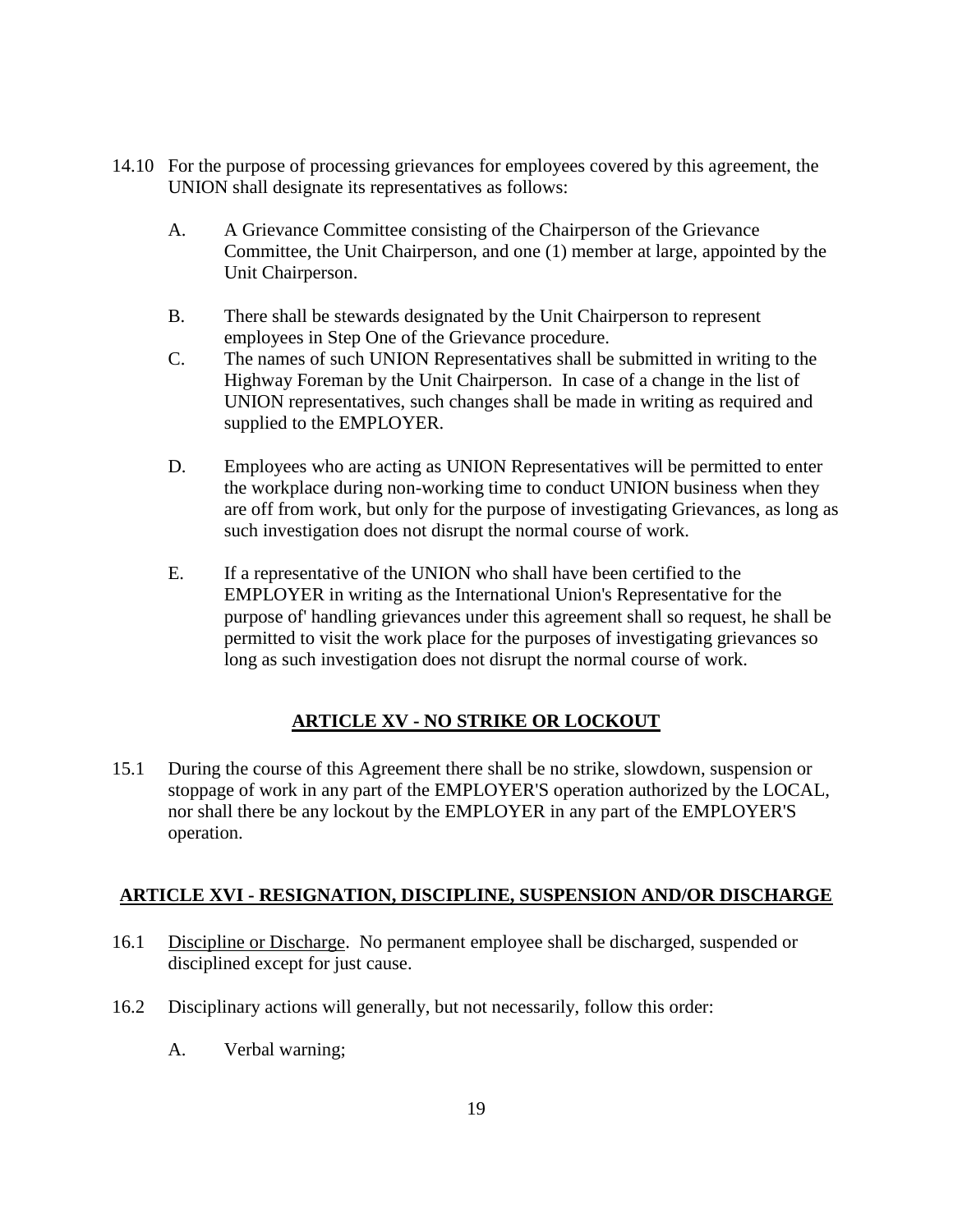- B. Written warning;
- C. Suspension; and
- D. Discharge.

It is mutually understood and agreed by the Town and the Union that deviation from the above order for disciplinary actions is warranted in appropriate cases.

- 16.3 Any employee who is suspended for a period of three (3) days or more, pending discharge, or reduced in rank or grade, shall be entitled to a pre-disciplinary conference conducted by the First Selectman or his designee as provided for in the following sections.
- 16.4 Where the Town proposes to implement discipline greater than or equal to a three (3) day suspension, and up to, and including, termination, the First Selectman or his designee shall before discipline is imposed 1) serve written notice on the employee and the Union setting forth: (a) the nature of the discipline proposed, (b) the general charges against the employee and the rules, if any, which the employee is alleged to have violated, and (c) offer to provide the employee with information concerning how to respond to the charges, and offer to provide the documentation, if any, relied upon by the Town; 2) provide the employee with an opportunity to meet, together with Union representation if requested, with the First Selectman or his designee in order to provide the employee with an opportunity in writing or in person, to make a defense with respect to the proposed discipline.

## **ARTICLE XVII - SENIORITY**

- <span id="page-21-0"></span>17.1 Calculation of Continuous Service. The EMPLOYER and the UNION subscribe to the principle that job security and an employee's length of continuous service are related and that promotional opportunities, reductions in force and recalls from layoff are important concerns of the employees and, therefore, length of continuous service shall be given full consideration in accordance with the provisions of this Article.
	- A. Continuous service or seniority is hereby defined as an employee's service commencing with the date of his first employment or re-employment following a break in service.
	- B. There shall be no deduction of service for any time lost which does not constitute a break in continuous service.
	- C. An employee shall lose seniority rights and shall cease to be an employee for any of the following reasons: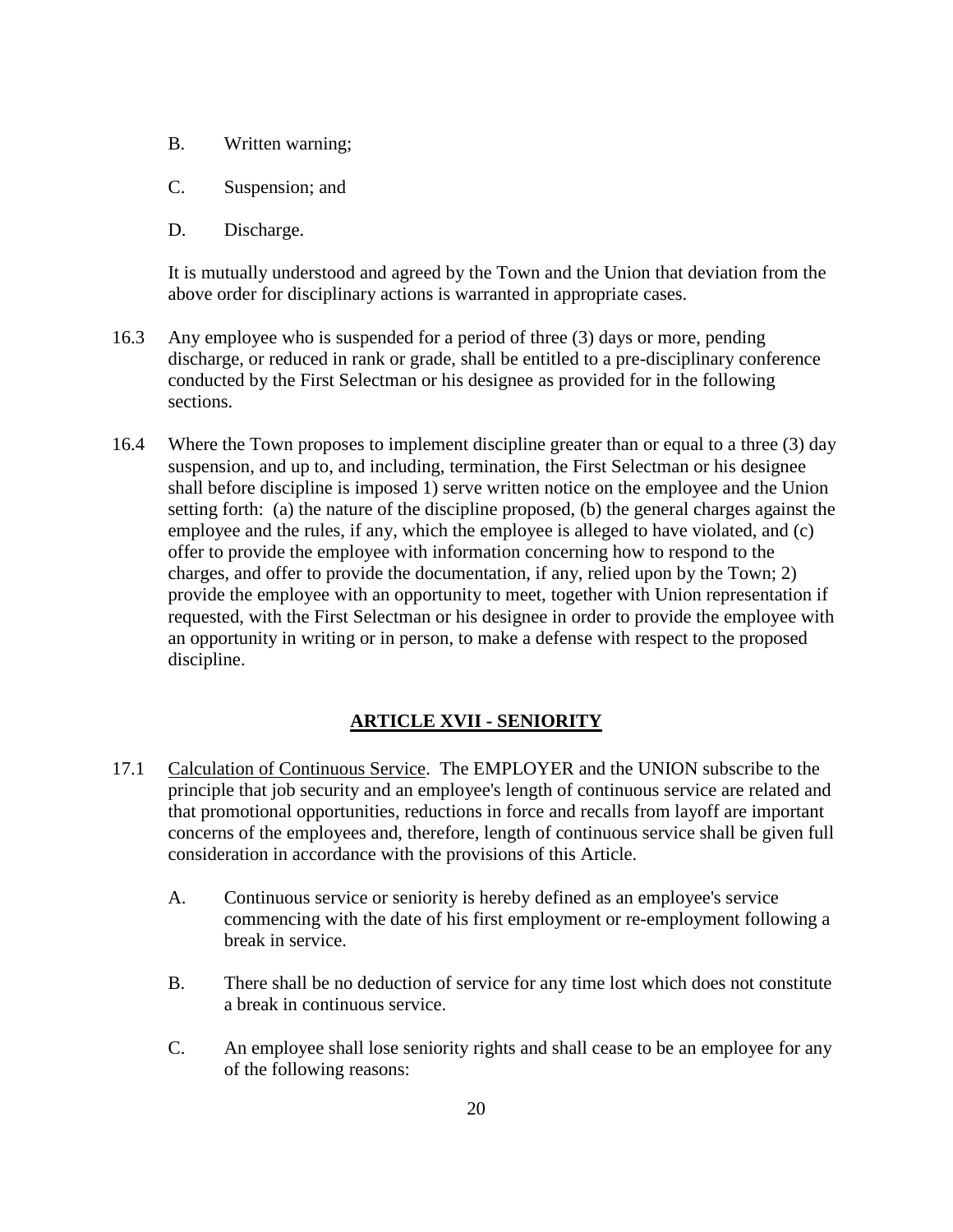- 1. Discharge, quit, retirement, or resignation;
- 2. Failure to give notice of intent to return to work after recall within ten (10) days, or failure to return to work on the date specified for recall, as set forth in the written notice or recall.
- 3. Except for layoff, time lapse of twelve months, or for a period equal to the employee's seniority (whichever is less), since the last day of actual work for the Town, regardless of reason;
- 4. Failure to return to work upon expiration of a leave of absence;
- 5. Layoff for a period of one (1) year or for a period equal to the employee's seniority, whichever is less.
- D. It shall be the responsibility of the employee to keep the EMPLOYER informed at all times of the employee's current address.
- 17.2 Layoff and Recall/Reduction In Force. An employee laid off, may bump the employee with the least seniority in the same labor grade or in a lower paid labor grade, if the bumping employee has more seniority than the employee he/she will bump, and is qualified to perform the functions of an employee in such classification, immediately, without training or break-in.
- 17.3 Recall From Layoff. Recall from layoff will be in reverse order of layoffs so as to ultimately restore each employee to their original job. Notwithstanding the foregoing, seniority preferences and the Town's obligation to recall persons from layoff survives for one (1) year from time of layoff.
- <span id="page-22-0"></span>17.4 Seniority List. A seniority list shall be kept by the EMPLOYER which shall set forth the service of each employee and a copy shall be given to the UNION. The seniority list shall be revised every six months.

## **ARTICLE XVIII - JOB POSTING**

- 18.1 A. In the event that a permanent job vacancy occurs within the bargaining unit, the EMPLOYER agrees to post notices of such vacancies it intends to fill on the bulletin board in the office for a period of five (5) working days prior to the issuance of any public notice of said vacancy during which period applications for the posted vacancy will be accepted from any bargaining unit employee.
	- B. Applications shall be made in writing. It is understood that any applications submitted after the posting period set forth herein shall not be accepted and shall be returned to the applicant.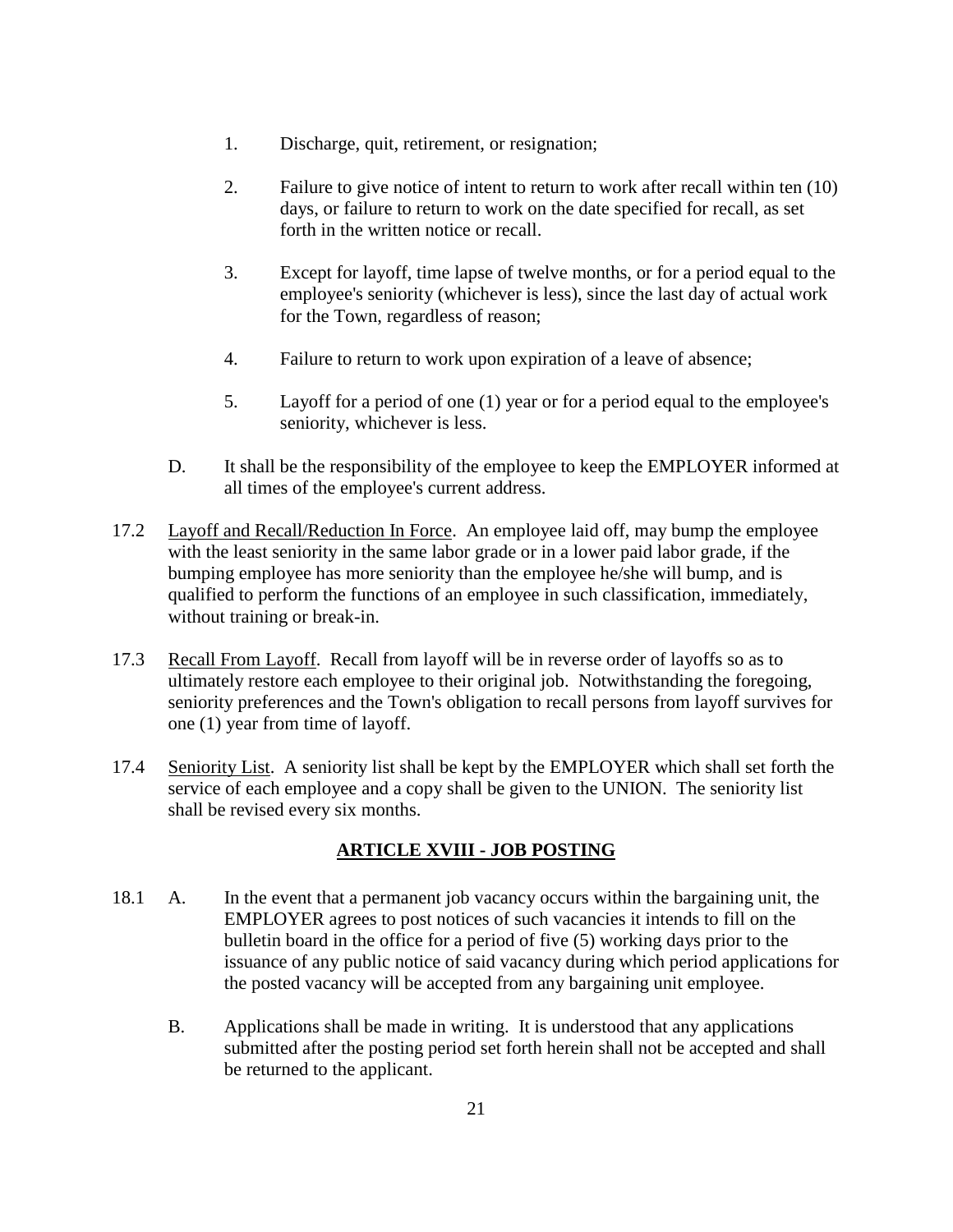- C. When employees are on sick leave, vacation, layoff or worker's compensation at the time a job is posted, a UNION Representative may make application on the employee's behalf by signing the employee's name and his/her own name on the application. Such a signature indicates that the UNION Representative has been authorized to place the application on behalf of the absent employee. The EMPLOYER has no obligation to notify employees who are not at work when jobs are posted.
- 18.2 A. From among applicants qualified for a posted position, the EMPLOYER will award the position to the most qualified applicant; provided that, if, because two (2) or more applicants are equally qualified, application of such standard results in a choice of more than one (1) applicant who might be awarded the job, the EMPLOYER will award the job to the senior employee
	- B. In the event a dispute arises over an employee's ability or physical fitness to perform the job to which he/she has been awarded the position, a trial period of ninety (90) days will be afforded such employee, and, if it is determined at the conclusion of such trial period that he/she lacks the ability to learn the job, the EMPLOYER will return the employee to his/her former job. Employees may grieve, but not arbitrate violations of this Section 18.2B.
- 18.3 If a bargaining unit applicant is accepted for the job, he/she shall be transferred to the new job within a reasonable period of time, not to exceed thirty (30) working days, and will be subject to ninety (90) days probation period in the new classification. If the employee is not moved within thirty (30) working days, he/she shall be paid his/her regular rate of pay or his/her new rate of pay, whichever is higher. If the transferred employee is unable to perform to the employer's satisfaction, within ninety (90) days he/she will revert to his/her previous classification.

#### **ARTICLE XIX - BULLETIN BOARD**

<span id="page-23-0"></span>19.1 The EMPLOYER will furnish a reasonable number of bulletin boards to be placed in two locations: the Town Garage and the Transfer Station. Said bulletin boards will be used solely for posting UNION notices. Such notices shall be limited to: (a) notices of UNION meetings, (b) notices of UNION elections or results thereof, (c) notices of recognized UNION appointments, (d) notices of UNION social, recreational or other such activities, and (e) statements of United Steelworkers or AFL-CIO policy. Notices posted shall be dated and authorized by the Union and shall not be derogatory or defamatory in nature. The Town reserves the right to remove notices which violate this provision.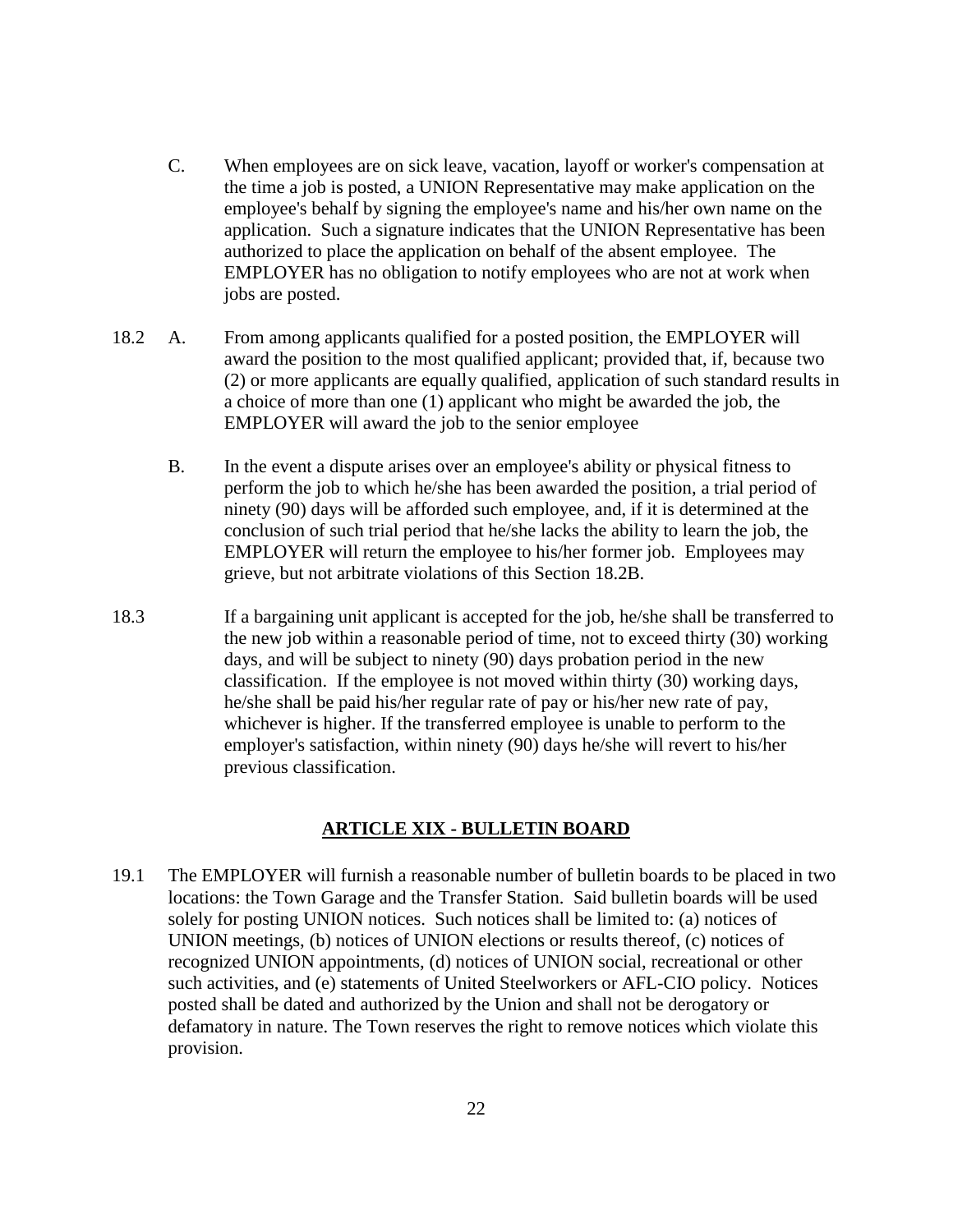## **ARTICLE XX - PAST PRACTICE AND CONTRACTING OUT**

<span id="page-24-0"></span>20.1 Past Practice. The EMPLOYER agrees that it will not contract out the work of the Collective Bargaining Unit beyond current practices or unless permitted in Section 20.2.

## 20.2 Contracting Out.

- A. With the exception of a working foreman and a working assistant foreman, it is agreed that employees not members of the Collective Bargaining Unit shall not perform work normally performed by employees who are members of the Collective Bargaining Unit.
- B. Non-Collective Bargaining Unit employees may, however, perform the following work:
	- 1. Experimental work.
	- 2. Demonstrative work performed for the purpose of instructing and training employees.
	- 3. Work mandated in emergency situations.
	- 4. Work using equipment not currently owned and operated by the Town.
	- 5. Work done which has been caused by neglect or carelessness of a third party which party the Town could make responsible for the repairs.
	- 6. New Construction.
	- 7. Work such as paving, trucking, snow plowing, etc., which will expedite the project/work. Notwithstanding the foregoing, overtime will go to the Bargaining Unit first. The intent of this Section and the Employer's desire to exercise its right hereunder is to supplement the work force in order to expedite the job, but not to reduce the current work force of the bargaining unit.

## **ARTICLE XXI - COFFEE BREAKS**

<span id="page-24-1"></span>21.1 All employees shall receive a fifteen (15) minute coffee break during the first half of the shift, as close to 9:00 a.m., as possible. One employee shall be allowed to leave the work site to get coffee, using the EMPLOYER'S vehicle. This coffee break will be a paid break on Town time, to be utilized by the employees for rest, not to conduct other business.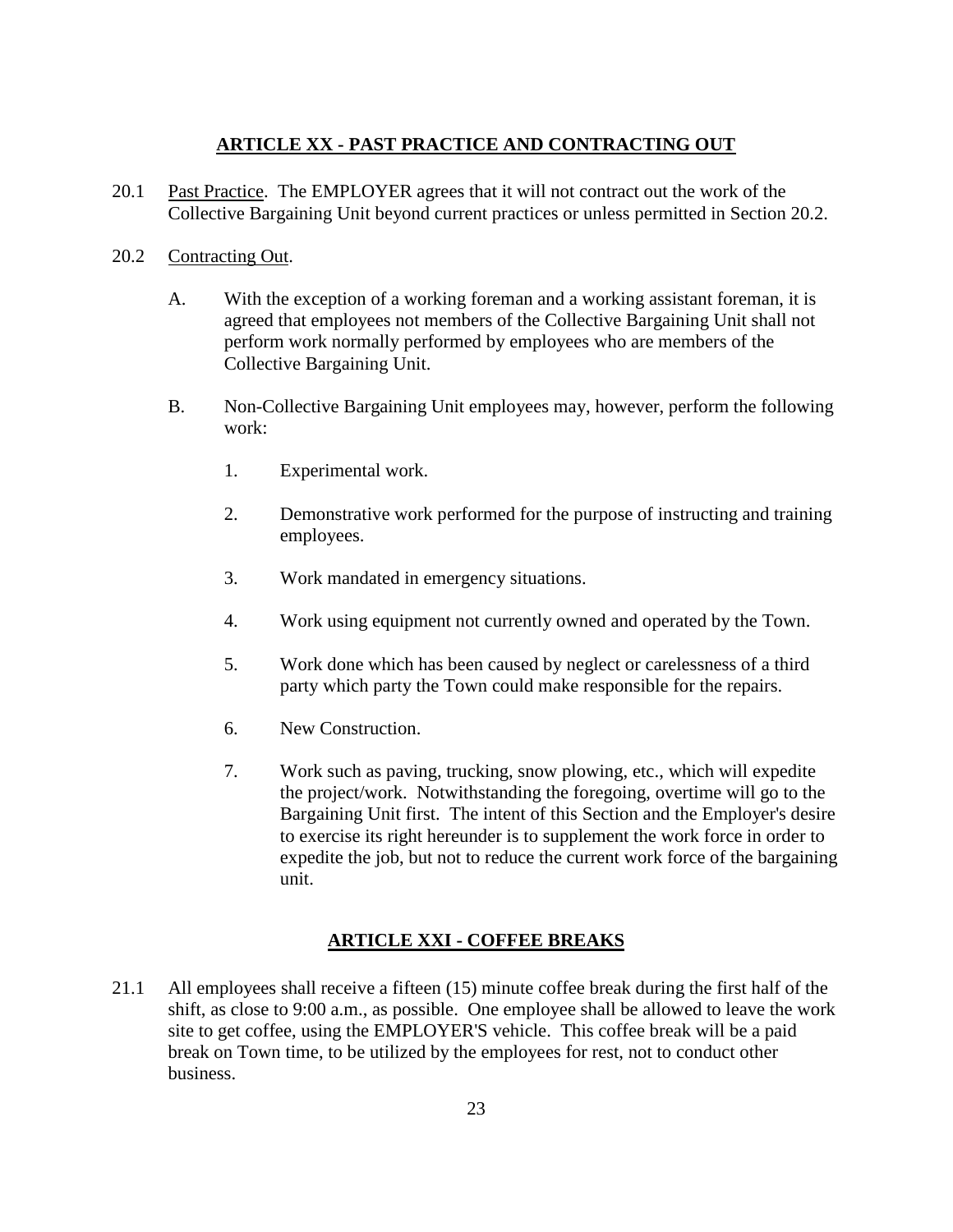## **ARTICLE XXII - UNIFORMS**

- <span id="page-25-0"></span>22.1 A. The EMPLOYER shall provide all employees with seven (7) sets of work uniforms, washed and cleaned by the EMPLOYER, all at the EMPLOYER'S expense. Additionally, the EMPLOYER shall provide five (5) orange tee shirts for work during the summer months by the Highway crew which the employee must maintain. The EMPLOYER shall also provide each employee with a winter jacket, gloves, rain gear when needed, and safety vests when needed. Any lost uniforms or any safety equipment supplied by the EMPLOYER, will be required to be paid for or replaced by the employee responsible for said loss.
- 22.2 Safety Shoes. Annually, the EMPLOYER shall provide each employee with a safety shoe allowance of one hundred and twenty-five dollars (\$125.00) per year or cumulative of three hundred and seventy-five dollars (\$375.00) per contract term towards the purchase of safety shoes.

## **ARTICLE XXIII - MISCELLANEOUS PROVISIONS**

- <span id="page-25-1"></span>23.1 Snow Removal Roster. All Highway Department employees, including employees assigned to the sanitary landfill, shall be eligible for snow removal assignments as coverage is required by the EMPLOYER.
- 23.2 Longevity. Each active employee who has completed one (1) full year of full-time employment with the Town shall receive Fifty-five Dollars (\$55) for each full year of full time employment. Each active employee who has completed eleven (11) years of fulltime employment shall receive Sixty-five (\$65.00) Dollars per year for each year of fulltime employment. Each active employee who has completed twenty-one (21) years of full-time employment shall receive Eighty (\$80.00) Dollars per year for each year of fulltime employment. Said payment shall be made in one (1) lump sum. Longevity Payments shall be made in the first pay period in November, following the anniversary date.
- 23.3 Cell Phones. Cell phones are to be used in compliance with state and federal laws. Use of cell phones should be limited in duration and frequency for personal use, and not used when it would create a safety issue while working.

## **ARTICLE XXIV – DURATION**

<span id="page-25-2"></span>24.1 This agreement shall be in effect and remain in effect from July 1, 2016 through June 30, 2019, and thereafter shall be considered automatically renewed for periods of one (1)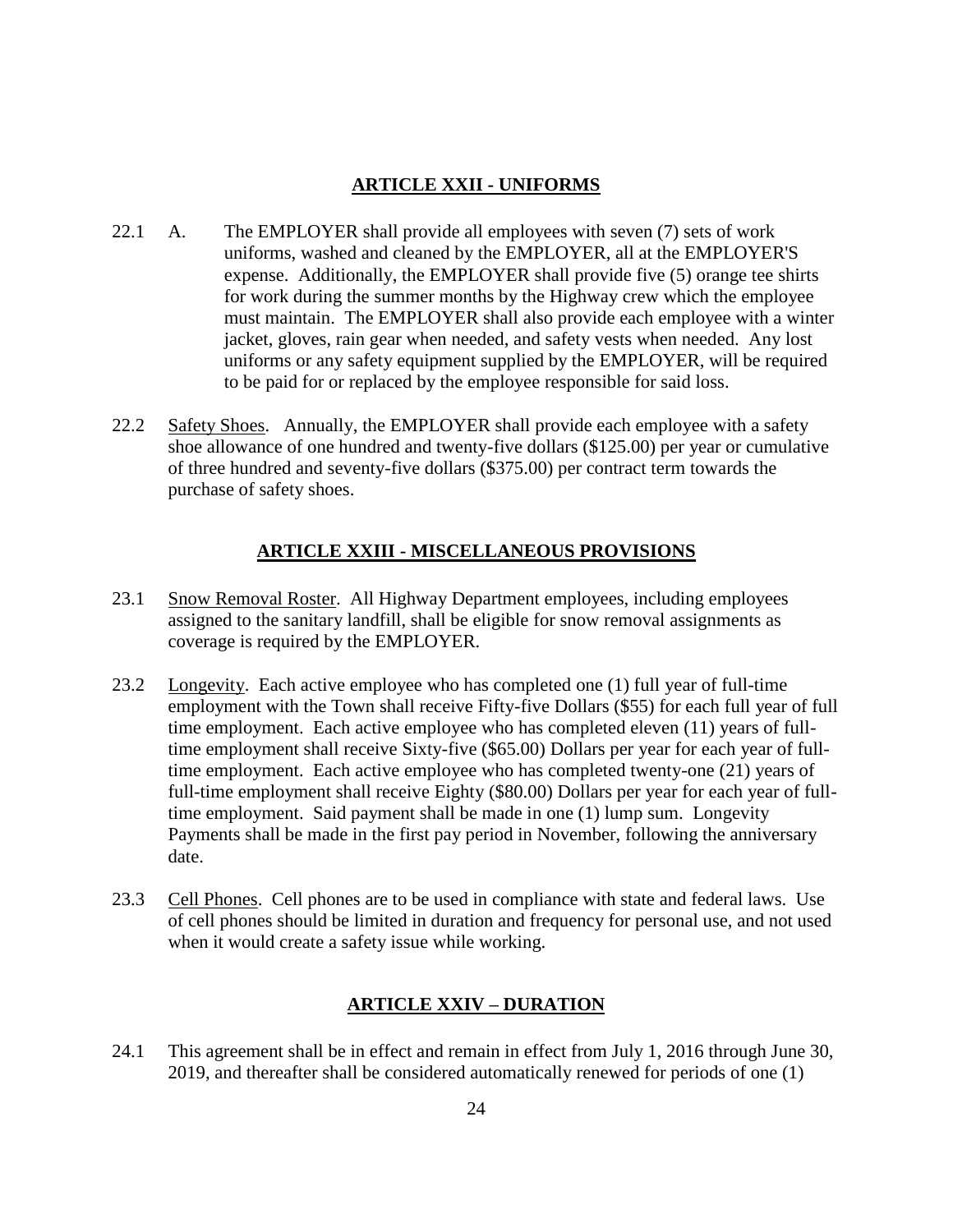year unless either party shall not earlier than ninety (90) days and not later than sixty (60) days prior to its expiration, serve written notice on the other party of a desire to terminate, modify, negotiate, change or amend this Agreement, provided, however, it is understood that the parties will meet within fifteen (15) days of said written notice.

24.2 Separability. If any term or provision of this Agreement is at any time during the life of this Agreement adjudged by a court or administrative body of competent jurisdiction to be in conflict with any law, such term or provision shall become invalid and unenforceable, but such invalidity or unenforceability shall not impair or affect any other term or provision of this Agreement.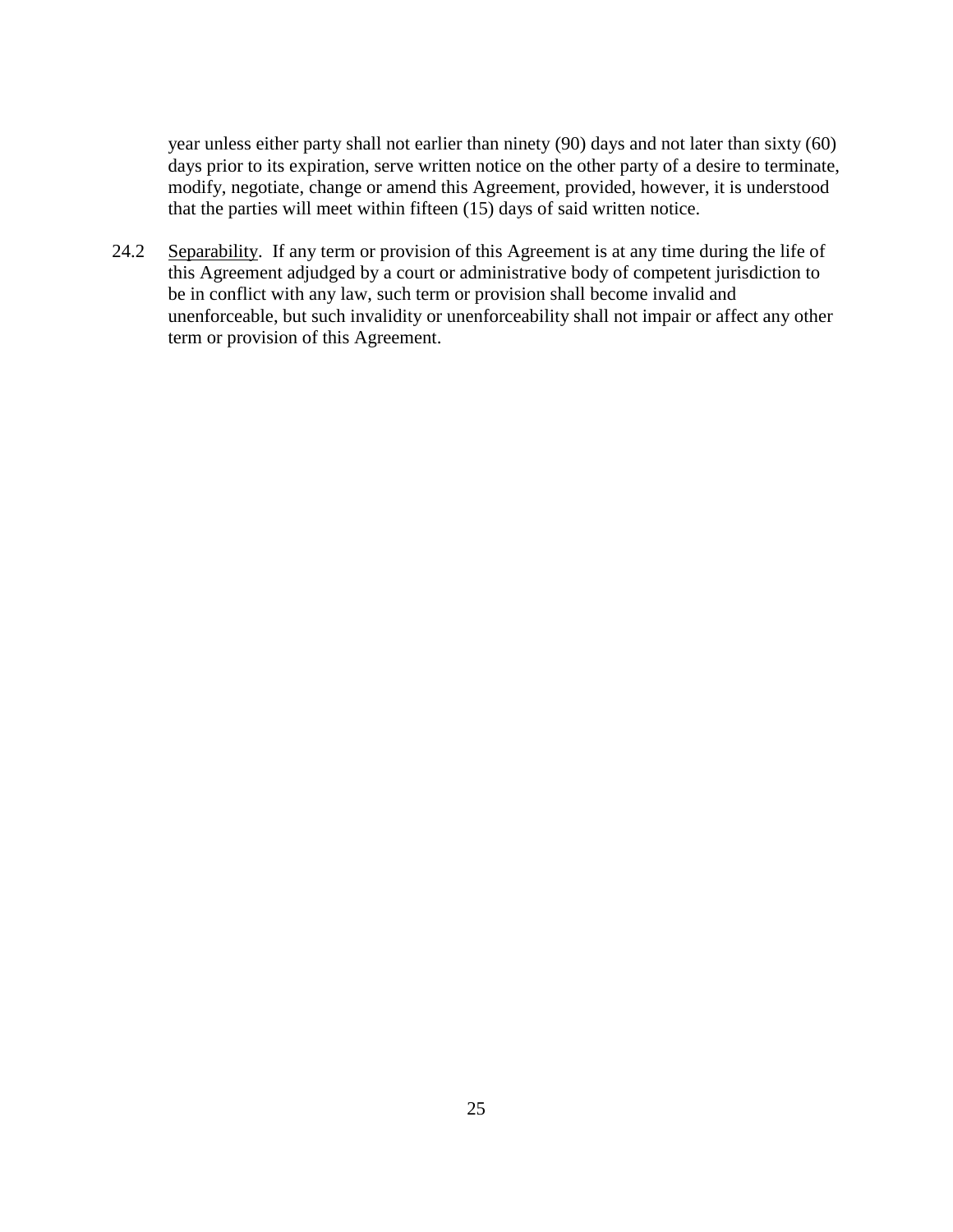#### **TOWN OF NORTH STONINGTON UNITED STEELWORKERS, AFL-CIO**

 $\mathcal{L}_\text{max}$  , and the set of the set of the set of the set of the set of the set of the set of the set of the set of the set of the set of the set of the set of the set of the set of the set of the set of the set of the

Shawn Murphy Leo Gerard First Selectman International President Date: \_\_\_\_\_\_\_\_\_\_\_\_\_\_\_\_\_\_\_\_\_\_\_\_\_ Date: \_\_\_\_\_\_\_\_\_\_\_\_\_\_\_\_\_\_\_\_\_\_\_

> $\overline{\phantom{a}}$  , and the set of the set of the set of the set of the set of the set of the set of the set of the set of the set of the set of the set of the set of the set of the set of the set of the set of the set of the s James English International Secretary/Treasurer Date: \_\_\_\_\_\_\_\_\_\_\_\_\_\_\_\_\_\_\_\_\_\_\_

\_\_\_\_\_\_\_\_\_\_\_\_\_\_\_\_\_\_\_\_\_\_\_\_\_\_\_ Thomas Conway International Vice President-Administration Date: \_\_\_\_\_\_\_\_\_\_\_\_\_\_\_\_\_\_\_\_\_\_\_

Frederick D. Redmond International Vice President-Human Affairs Date: \_\_\_\_\_\_\_\_\_\_\_\_\_\_\_\_\_\_\_\_\_\_\_

 $\mathcal{L}=\mathcal{L}=\mathcal{L}$ 

 $\frac{1}{2}$  ,  $\frac{1}{2}$  ,  $\frac{1}{2}$  ,  $\frac{1}{2}$  ,  $\frac{1}{2}$  ,  $\frac{1}{2}$  ,  $\frac{1}{2}$  ,  $\frac{1}{2}$  ,  $\frac{1}{2}$  ,  $\frac{1}{2}$ 

William J. Pienta Director-District 4 Date: \_\_\_\_\_\_\_\_\_\_\_\_\_\_\_\_\_\_\_\_\_\_\_

\_\_\_\_\_\_\_\_\_\_\_\_\_\_\_\_\_\_\_\_\_\_\_\_\_\_\_

Abdellatif El Berchoui Staff Representative Date: \_\_\_\_\_\_\_\_\_\_\_\_\_\_\_\_\_\_\_\_\_\_\_

LOCAL UNION COMMITTEE

\_\_\_\_\_\_\_\_\_\_\_\_\_\_\_\_\_\_\_\_\_\_\_\_\_\_\_ \_\_\_\_\_\_\_\_\_\_\_\_\_\_\_\_\_\_\_\_\_\_\_\_\_\_\_

\_\_\_\_\_\_\_\_\_\_\_\_\_\_\_\_\_\_\_\_\_\_\_\_\_\_\_ \_\_\_\_\_\_\_\_\_\_\_\_\_\_\_\_\_\_\_\_\_\_\_\_\_\_\_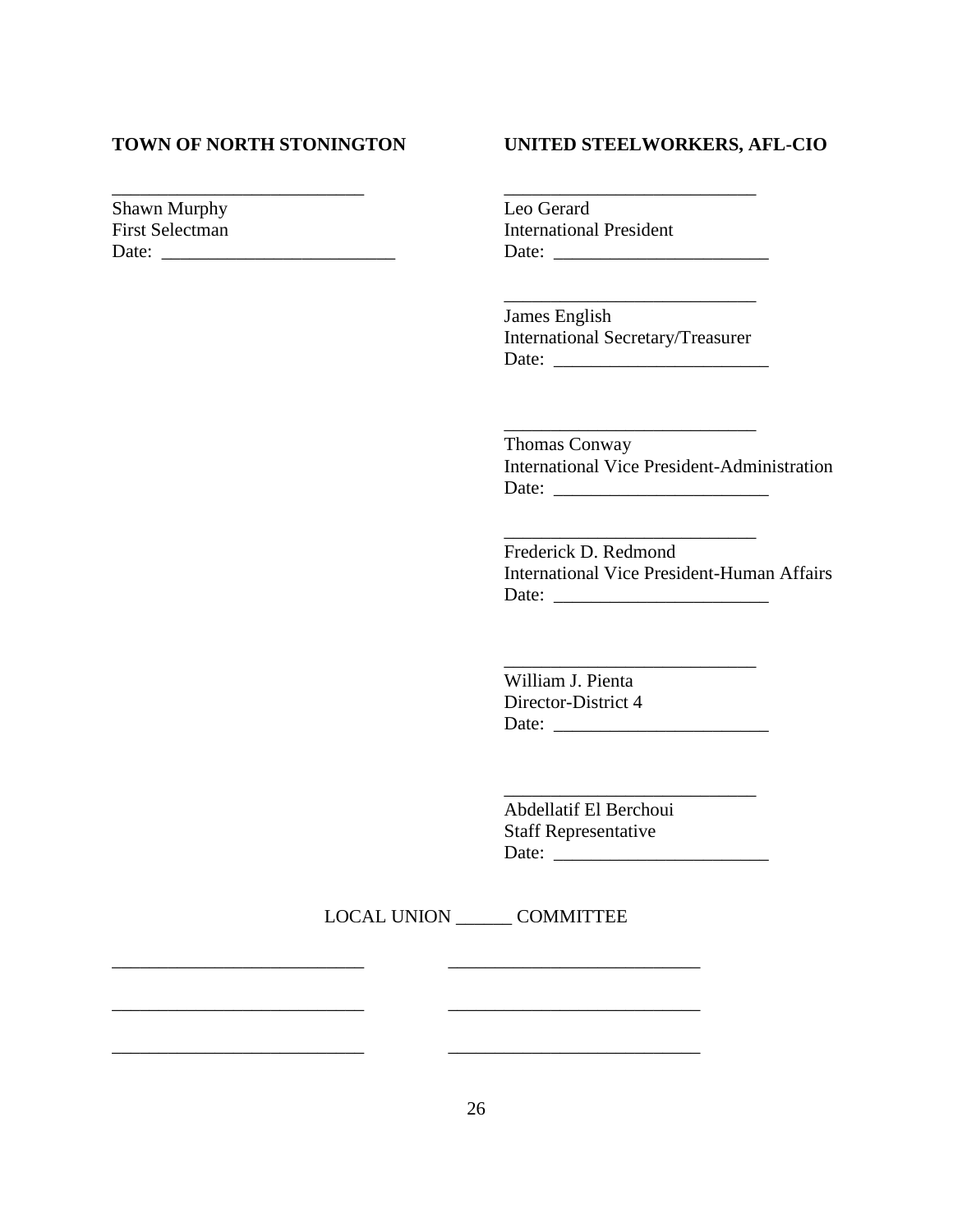#### **SCHEDULE "A" - JOB DESCRIPTIONS**

#### *TOWN OF NORTH STONINGTON LABORER*

<span id="page-28-0"></span>Must have the ability to read and write English and to comprehend procedures, policies, documents, and directives that are necessary to the safe performance of the job.

**Duties and Responsibilities**: Operate basic hand tools, equipment, chainsaws, and power saws, brush cutters, rollers up to six (6) tons brush, stump chippers, jack hammers, pavement breakers, rooters, water and sum pumps. Employee may be responsible for sweeping, cleaning and washing trucks and equipment, groundskeeping equipment and acting as a flag man. Employee may perform miscellaneous carpentry and masonry work. Employee may also recycle and perform solid waste duties at the Sanitary Landfill and Transfer Station. Employee may be required to operate trucks up to and including 26,000 pounds gross vehicle weight which requires a current valid driver's license with a good driving record clear of any convictions of serious motor vehicle violations. Employee performs general work assignments related to the operation and functions of the Public Works Department.

\*The duties listed above are intended only as illustrations of the various types of work that may be performed. The omission of specific statements of duties does not exclude them from the position if the work is similar, related or a logical assignment to the classification.

**Physical and Mental Demands**: The physical demands described here are representative of those that must be met by an employee to successfully perform the essential functions of this job. Reasonable accommodations may be made to enable individuals with disabilities to perform the essential function.

While performing the duties of this job the employee is frequently required to: hear; speak; smell; stand; sit; walk; bend, twist, stoop, kneel, crouch or crawl; climb stairs to various levels; use hands to finger, handle, feel or operate objects, tools or controls; use wrists for repetitive motion; reach with hands and arms; drive; get in and out of vehicles; tolerate exposure to weather and environmental allergens.

The employee must occasionally lift and/or move up to 100 pounds; shovel; wash down equipment. Specific vision abilities required by the job include close vision, distant vision, color vision, peripheral vision, depth perception, and the ability to adjust focus. Hand-eye coordination is necessary to operate computers and various pieces of equipment.

While performing the duties of this job, the employee works in outside weather conditions as well as inside, and in so doing, works near moving mechanical parts and in precarious places; is occasionally exposed to wet and/or humid conditions, fumes or airborne particles, toxic or caustic chemicals, extreme cold, extreme heat, risk of electrical shock and vibration. The noise level in the work environment ranges from quiet to loud.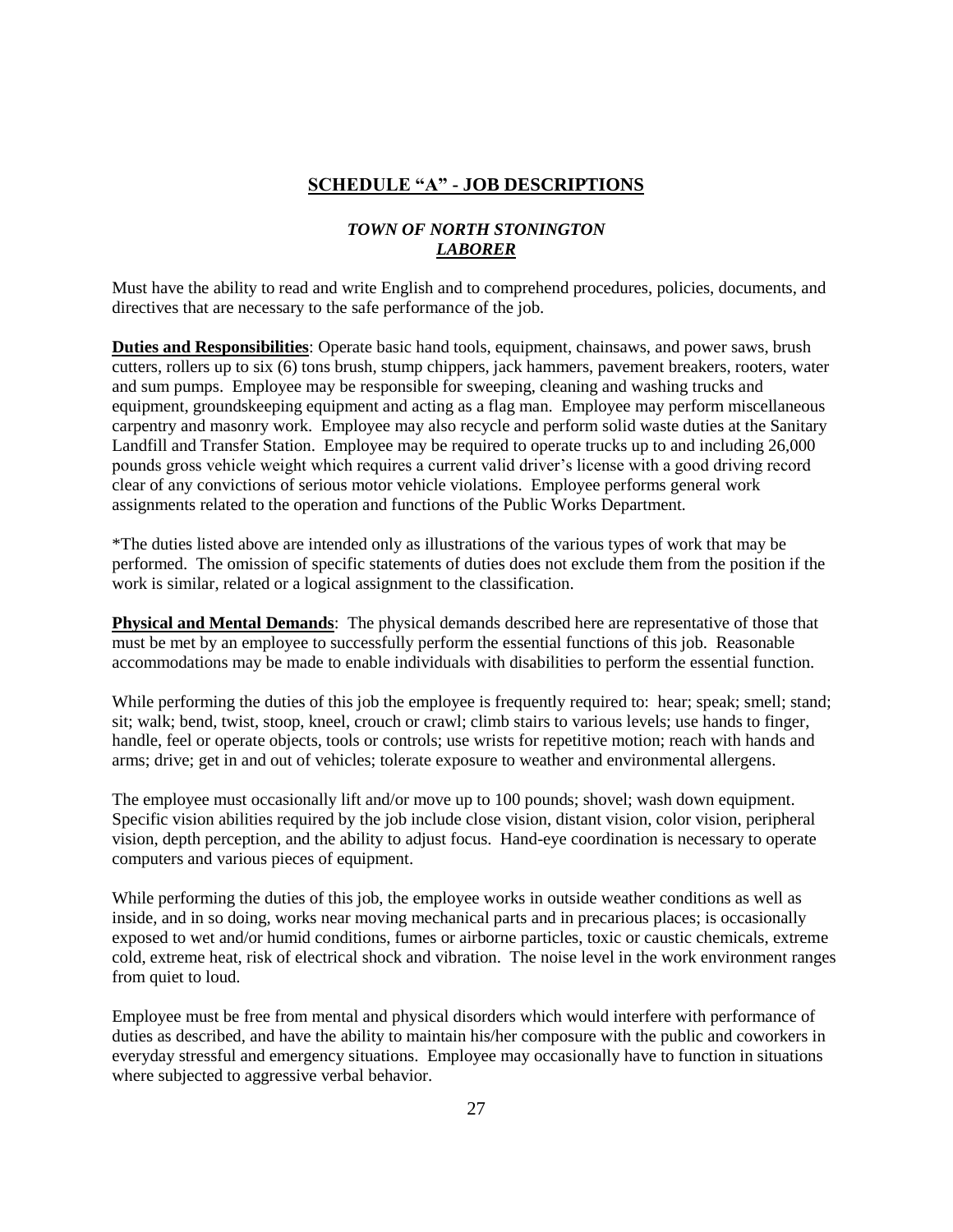#### *TOWN OF NORTH STONINGTON ASSISTANT MAINTENANCE PERSON*

An employee in this position shall be required to have and maintain a current, valid driver's license with a good driving record clear of any convictions of serious motor vehicle violations. No CDL license will be required. Employees must be able to perform all duties and operate all equipment in lower classifications. Must have the ability to read and write English and to comprehend procedures, policies, documents, and directives that are necessary to the safe performance of the job.

**Duties and Responsibilities**: Employee will assist with the maintenance of the municipal grounds and buildings. These duties shall include, but not be limited to, cleaning, mowing, trimming, painting, repairs and maintenance. The employee must be able to use basic hand tools and equipment. Employee may be required to operate trucks up to and including 26,000 pounds gross vehicle weight which requires a current valid driver's license with a good driving record clear of any convictions of serious motor vehicle violations. Employee performs general work assignments related to the operation and functions of the Public Works Department.

\*The duties listed above are intended only as illustrations of the various types of work that may be performed. The omission of specific statements of duties does not exclude them from the position if the work is similar, related or a logical assignment to the classification.

**Physical and Mental Demands**: The physical demands described here are representative of those that must be met by an employee to successfully perform the essential functions of this job. Reasonable accommodations may be made to enable individuals with disabilities to perform the essential function.

While performing the duties of this job the employee is frequently required to: hear; speak; smell; stand; sit; walk; bend, twist, stoop, kneel, crouch or crawl; climb stairs to various levels; use hands to finger, handle, feel or operate objects, tools or controls; use wrists for repetitive motion; reach with hands and arms; drive; get in and out of vehicles; tolerate exposure to weather and environmental allergens.

The employee must occasionally lift and/or move up to 100 pounds; shovel; wash down equipment; operate light equipment and/or small tractors. Specific vision abilities required by the job include close vision, distant vision, color vision, peripheral vision, depth perception, and the ability to adjust focus. Hand-eye coordination is necessary to operate computers and various pieces of equipment.

While performing the duties of this job, the employee works in outside weather conditions as well as inside, and in so doing, works near moving mechanical parts and in precarious places; is occasionally exposed to wet and/or humid conditions, fumes or airborne particles, toxic or caustic chemicals, extreme cold, extreme heat, risk of electrical shock and vibration. The noise level in the work environment ranges from quiet to loud.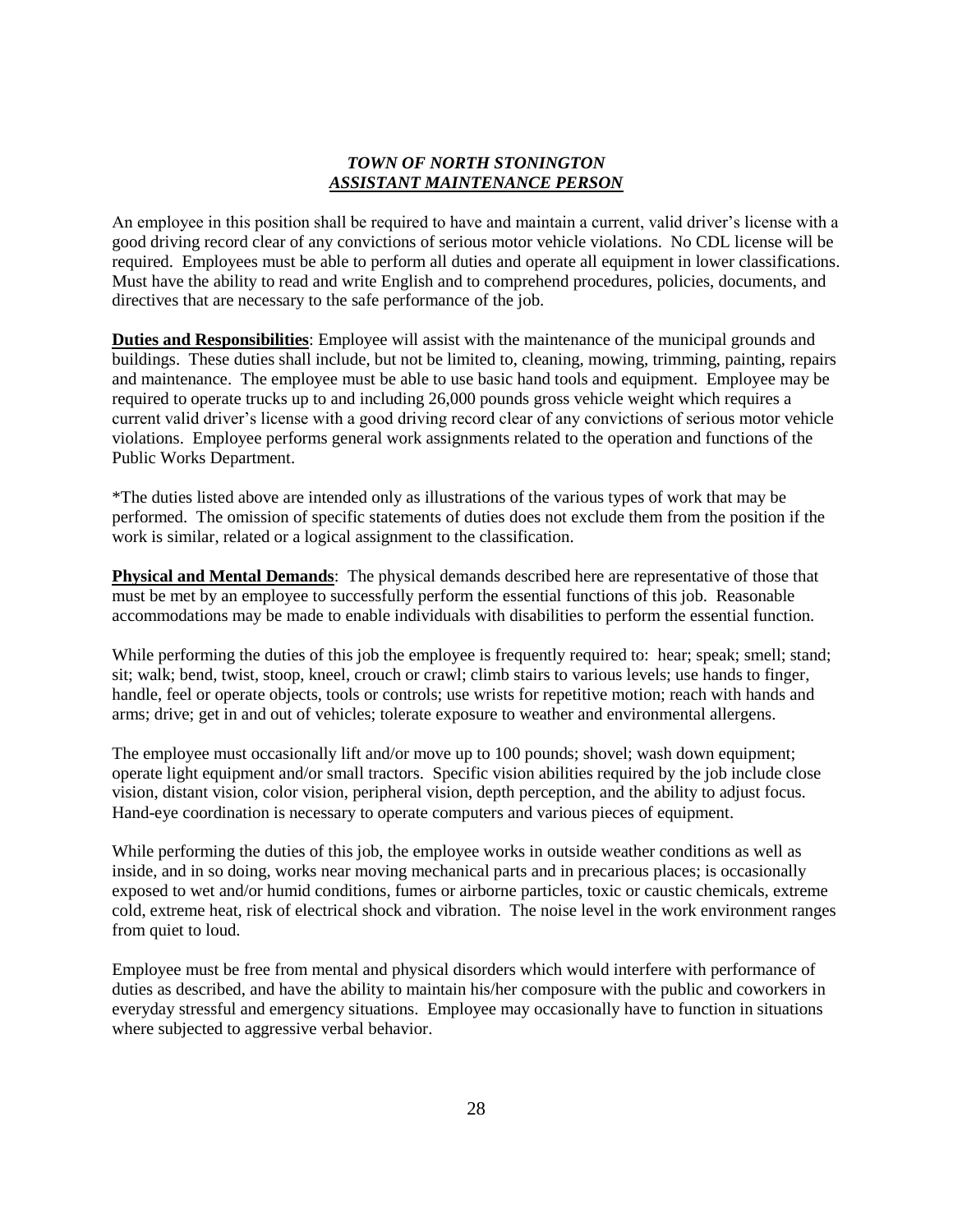#### *TOWN OF NORTH STONINGTON MAINTENANCE PERSON*

An employee in this position shall be required to have and maintain a current CDL License type "B," with a good driving record clear of any convictions of serious motor vehicle violations. Employees must be able to perform all duties and operate all equipment in lower classifications. Must have the ability to read and write English and to comprehend procedures, policies, documents, and directives that are necessary to the safe performance of the job.

**Duties and Responsibilities**: Employee will maintain the municipal grounds and buildings. These duties shall include, but not be limited to, cleaning, mowing, trimming, painting, repairs and maintenance. The employee must be able to use basic hand tools and equipment. Employee may be asked to supervise additional personnel and the seasonal groundskeeping crew. Employee may be required to operate small and large trucks; can be assigned to operate all light equipment, compressors, loaders, backhoes, street sweeper, triaxle, paver, or loader. Employee shall work as a laborer when required.

\*The duties listed above are intended only as illustrations of the various types of work that may be performed. The omission of specific statements of duties does not exclude them from the position if the work is similar, related or a logical assignment to the classification.

**Physical and Mental Demands**: The physical demands described here are representative of those that must be met by an employee to successfully perform the essential functions of this job. Reasonable accommodations may be made to enable individuals with disabilities to perform the essential function.

While performing the duties of this job the employee is frequently required to: hear; speak; smell; stand; sit; walk; bend, twist, stoop, kneel, crouch or crawl; climb stairs to various levels; use hands to finger, handle, feel or operate objects, tools or controls; use wrists for repetitive motion; reach with hands and arms; drive; get in and out of vehicles; tolerate exposure to weather and environmental allergens.

The employee must occasionally lift and/or move up to 100 pounds; shovel; wash down equipment; drive or operate equipment, tractors, and/or backhoe. Specific vision abilities required by the job include close vision, distant vision, color vision, peripheral vision, depth perception, and the ability to adjust focus. Hand-eye coordination is necessary to operate computers and various pieces of equipment.

While performing the duties of this job, the employee works in outside weather conditions as well as inside, and in so doing, works near moving mechanical parts and in precarious places; is occasionally exposed to wet and/or humid conditions, fumes or airborne particles, toxic or caustic chemicals, extreme cold, extreme heat, risk of electrical shock and vibration. The noise level in the work environment ranges from quiet to loud.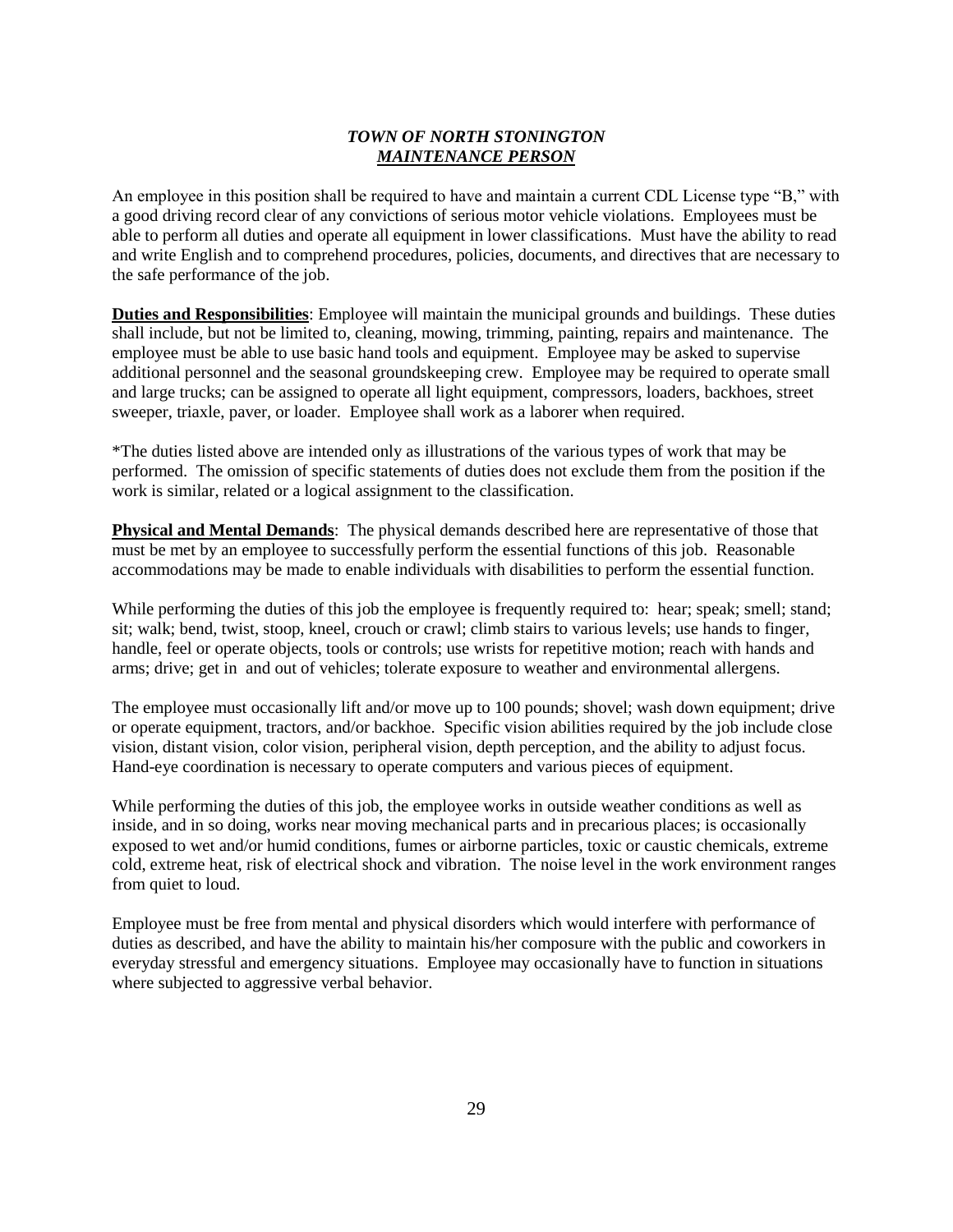#### *TOWN OF NORTH STONINGTON TRUCK DRIVER*

An employee must have prior work experience as a truck driver and possess the ability to operate large trucks as required by the Town. Employees in this position shall be required to have and maintain a current, valid CDL type "B" driver's license, at the minimum, with a good driving record clear of any convictions for serious motor vehicle violations. Employees must be able to perform all duties and operate all equipment in lower classifications. Must have the ability to read and write English and to comprehend procedures, policies, documents, and directives that are necessary to the safe performance of the job.

**Duties and Responsibilities**: Operate small and large trucks, can be assigned to operate all light equipment, compressors, loaders, backhoes, street sweeper, triaxle, paver, or loader. Employee shall work as a laborer when required.

\*The duties listed above are intended only as illustrations of the various types of work that may be performed. The omission of specific statements of duties does not exclude them from the position if the work is similar, related or a logical assignment to the classification.

**Physical and Mental Demands**: The physical demands described here are representative of those that must be met by an employee to successfully perform the essential functions of this job. Reasonable accommodations may be made to enable individuals with disabilities to perform the essential function.

While performing the duties of this job the employee is frequently required to: hear; speak; smell; stand; sit; walk; bend, twist, stoop, kneel, crouch or crawl; climb stairs to various levels; use hands to finger, handle, feel or operate objects, tools or controls; use wrists for repetitive motion; reach with hands and arms; drive; get in and out of vehicles; tolerate exposure to weather and environmental allergens.

The employee must occasionally lift and/or move up to 100 pounds; shovel; wash down equipment; drive or operate equipment, tractors, and/or backhoe. Specific vision abilities required by the job include close vision, distant vision, color vision, peripheral vision, depth perception, and the ability to adjust focus. Hand-eye coordination is necessary to operate computers and various pieces of equipment.

While performing the duties of this job, the employee works in outside weather conditions as well as inside, and in so doing, works near moving mechanical parts and in precarious places; is occasionally exposed to wet and/or humid conditions, fumes or airborne particles, toxic or caustic chemicals, extreme cold, extreme heat, risk of electrical shock and vibration. The noise level in the work environment ranges from quiet to loud.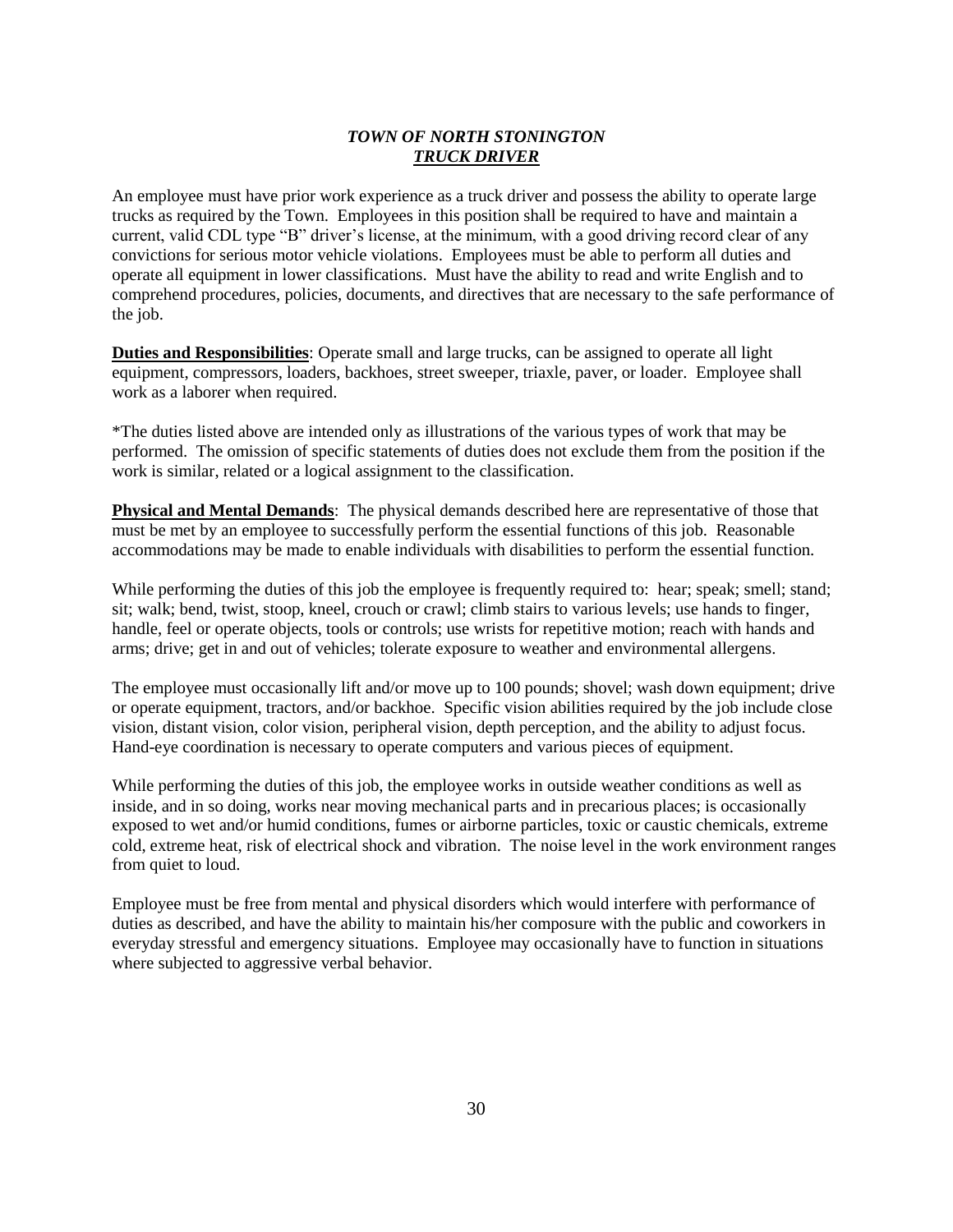#### *TOWN OF NORTH STONINGTON HEAVY EQUIPMENT OPERATOR*

An employee must have prior work experience in the operation of heavy equipment and posses the ability to operate all equipment as required by the Town. Employee must have a current valid CDL type "A" driver's license with a good driving record clear of any convictions for serious motor vehicle violations. Employees must be able to perform all duties and operate all equipment in lower classifications. Must have the ability to read and write English and to comprehend procedures, policies, documents, and directives that are necessary to the safe performance of the job.

**Duties and Responsibilities**: Drive and operate all department vehicles and equipment including, specifically, tractor trailer combination, bulldozer, motor grader and excavator. Employee shall work as a Laborer, as required.

\*The duties listed above are intended only as illustrations of the various types of work that may be performed. The omission of specific statements of duties does not exclude them from the position if the work is similar, related or a logical assignment to the classification.

**Physical and Mental Demands**: The physical demands described here are representative of those that must be met by an employee to successfully perform the essential functions of this job. Reasonable accommodations may be made to enable individuals with disabilities to perform the essential function.

While performing the duties of this job the employee is frequently required to: hear; speak; smell; stand; sit; walk; bend, twist, stoop, kneel, crouch or crawl; climb stairs to various levels; use hands to finger, handle, feel or operate objects, tools or controls; use wrists for repetitive motion; reach with hands and arms; drive; get in and out of vehicles; tolerate exposure to weather and environmental allergens.

The employee must occasionally lift and/or move up to 100 pounds; shovel; wash down equipment; drive heavy equipment, light equipment, tractors, and/or backhoe. Specific vision abilities required by the job include close vision, distant vision, color vision, peripheral vision, depth perception, and the ability to adjust focus. Hand-eye coordination is necessary to operate computers and various pieces of equipment.

While performing the duties of this job, the employee works in outside weather conditions as well as inside, and in so doing, works near moving mechanical parts and in precarious places; is occasionally exposed to wet and/or humid conditions, fumes or airborne particles, toxic or caustic chemicals, extreme cold, extreme heat, risk of electrical shock and vibration. The noise level in the work environment ranges from quiet to loud.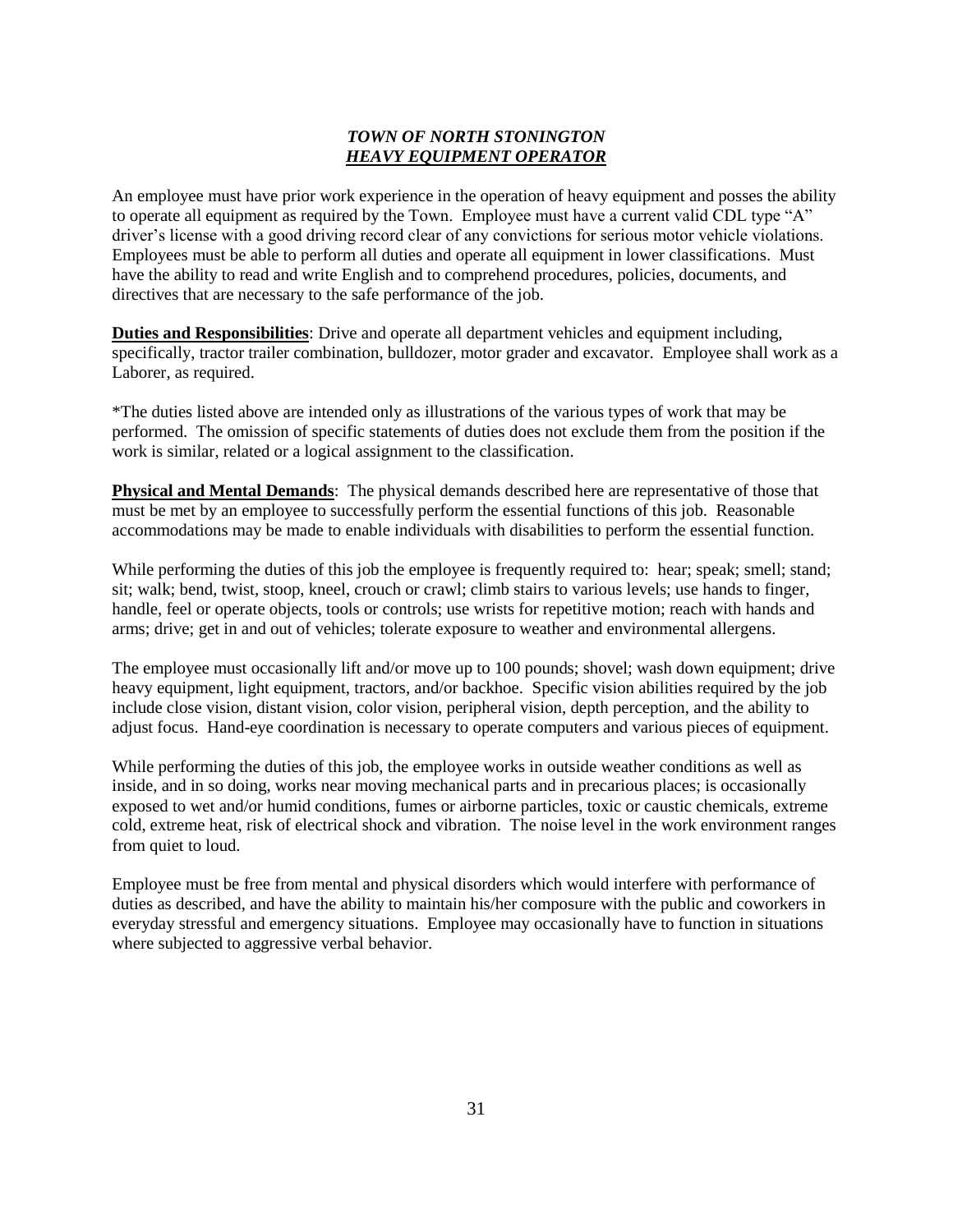#### *TOWN OF NORTH STONINGTON ASSISTANT MECHANIC*

An employee must demonstrate the ability to perform, as required by the Town, all mechanical tasks without supervision, in the absence of the regular mechanic. New personnel hired at this level must possess prior work experience in this field. Employee must have a current valid CDL type "A" driver's license with a good driving record clear of any convictions for serious motor vehicle violations. Employees must be able to perform all duties and operate all equipment in lower classifications. Must have the ability to read and write English and to comprehend procedures, policies, documents, and directives that are necessary to the safe performance of the job.

**Duties and Responsibilities**: Responsibility for the maintenance of all municipal vehicles and equipment as assigned by the mechanic. Employees shall work as laborers when required. Operate small and large trucks as well as all equipment to perform all general work assignments relating to the operation and function of the Public Works Department.

\*The duties listed above are intended only as illustrations of the various types of work that may be performed. The omission of specific statements of duties does not exclude them from the position if the work is similar, related or a logical assignment to the classification.

**Physical and Mental Demands**: The physical demands described here are representative of those that must be met by an employee to successfully perform the essential functions of this job. Reasonable accommodations may be made to enable individuals with disabilities to perform the essential function.

While performing the duties of this job the employee is frequently required to: hear; speak; smell; stand; sit; walk; bend, twist, stoop, kneel, crouch or crawl; climb stairs to various levels; use hands to finger, handle, feel or operate objects, tools or controls; use wrists for repetitive motion; reach with hands and arms; drive; get in and out of vehicles; tolerate exposure to weather and environmental allergens.

The employee must occasionally lift and/or move up to 100 pounds; shovel; wash down equipment; drive heavy equipment, light equipment, tractors, and/or backhoe. Specific vision abilities required by the job include close vision, distant vision, color vision, peripheral vision, depth perception, and the ability to adjust focus. Hand-eye coordination is necessary to operate computers and various pieces of equipment.

While performing the duties of this job, the employee works in outside weather conditions as well as inside, and in so doing, works near moving mechanical parts and in precarious places; is occasionally exposed to wet and/or humid conditions, fumes or airborne particles, toxic or caustic chemicals, extreme cold, extreme heat, risk of electrical shock and vibration. The noise level in the work environment ranges from quiet to loud.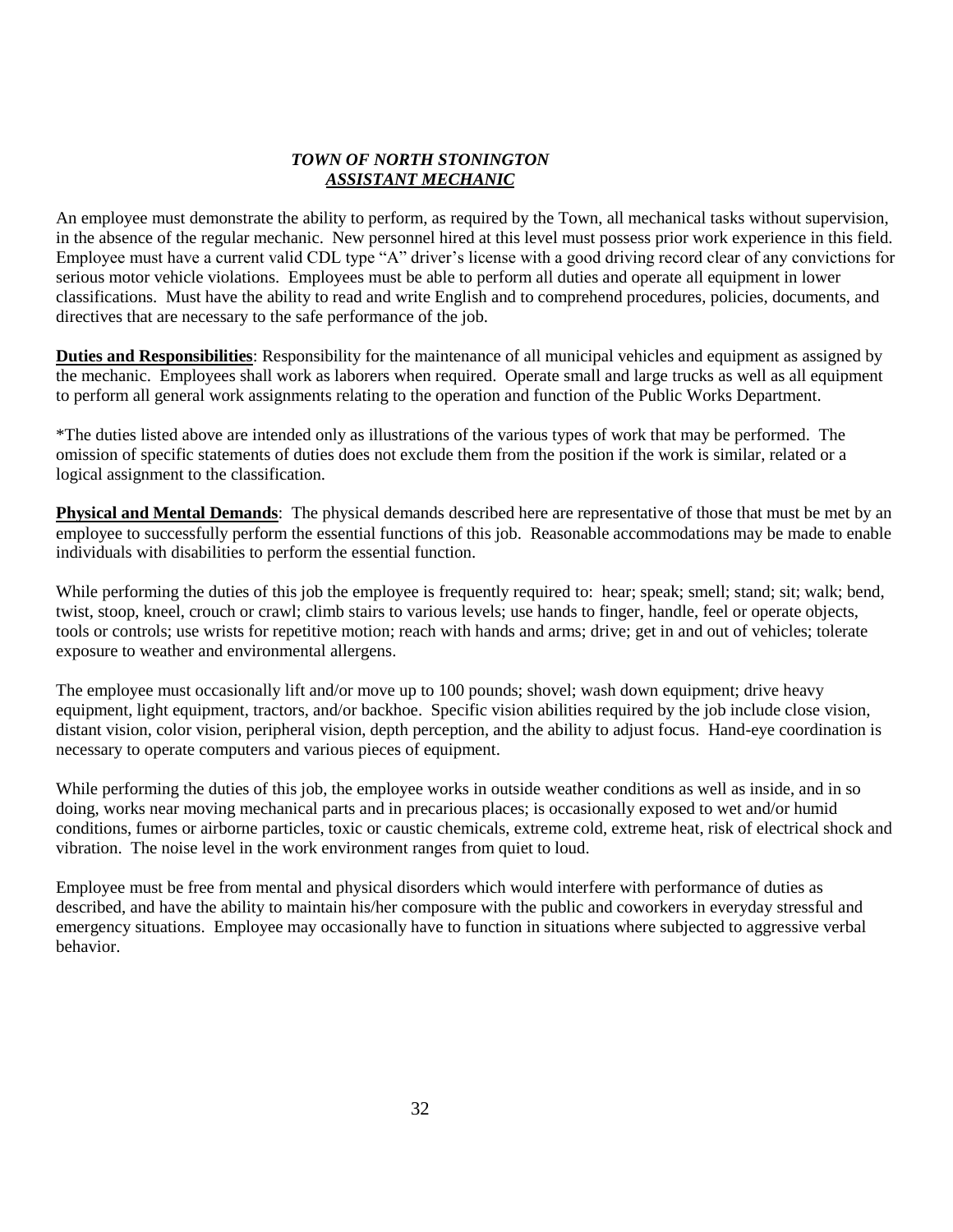#### *TOWN OF NORTH STONINGTON MECHANIC*

An employee must have demonstrated record-keeping and inventory control ability with good mechanical knowledge and background. Individual must possess the ability to assign and oversee work to the Assistant Mechanic(s) as required. Handle all repairs as needed and assigned by the Highway or Assistant Highway Foreman. New personnel hired at this level must have prior experience as a full mechanic with good work record in this filed. Employee must have a current valid CDL type "A" driver's license with a good driving record clear of any convictions for serious motor vehicle violations. Employees must be able to perform all duties and operate all equipment in lower classifications. Must have the ability to read and write English and to comprehend procedures, policies, documents, and directives that are necessary to the safe performance of the job.

**Duties and Responsibilities**: Maintain complete and accurate parts inventory and maintenance records for all vehicles, machinery and equipment. Responsible for maintenance and general upkeep of all Town vehicles and equipment in good working order with performance of all mechanical tasks as may be required. Supervise and assign all maintenance and repair work as necessary. Employee shall work as a laborer when required and operate small and large trucks as well as all equipment and perform all general work assignments relating to the operation and functions of the Public Works Department. Responsibility for the maintenance of all municipal vehicles and equipment as assigned by the mechanic. Employees shall work as laborers when required. Operate small and large trucks as well as all equipment to perform all general work assignments relating to the operation and function of the Public Works Department.

\*The duties listed above are intended only as illustrations of the various types of work that may be performed. The omission of specific statements of duties does not exclude them from the position if the work is similar, related or a logical assignment to the classification.

**Physical and Mental Demands**: The physical demands described here are representative of those that must be met by an employee to successfully perform the essential functions of this job. Reasonable accommodations may be made to enable individuals with disabilities to perform the essential function.

While performing the duties of this job the employee is frequently required to: hear; speak; smell; stand; sit; walk; bend, twist, stoop, kneel, crouch or crawl; climb stairs to various levels; use hands to finger, handle, feel or operate objects, tools or controls; use wrists for repetitive motion; reach with hands and arms; drive; get in and out of vehicles; tolerate exposure to weather and environmental allergens.

The employee must occasionally lift and/or move up to 100 pounds; shovel; wash down equipment; drive heavy equipment, light equipment, tractors, and/or backhoe. Specific vision abilities required by the job include close vision, distant vision, color vision, peripheral vision, depth perception, and the ability to adjust focus. Hand-eye coordination is necessary to operate computers and various pieces of equipment.

While performing the duties of this job, the employee works in outside weather conditions as well as inside, and in so doing, works near moving mechanical parts and in precarious places; is occasionally exposed to wet and/or humid conditions, fumes or airborne particles, toxic or caustic chemicals, extreme cold, extreme heat, risk of electrical shock and vibration. The noise level in the work environment ranges from quiet to loud.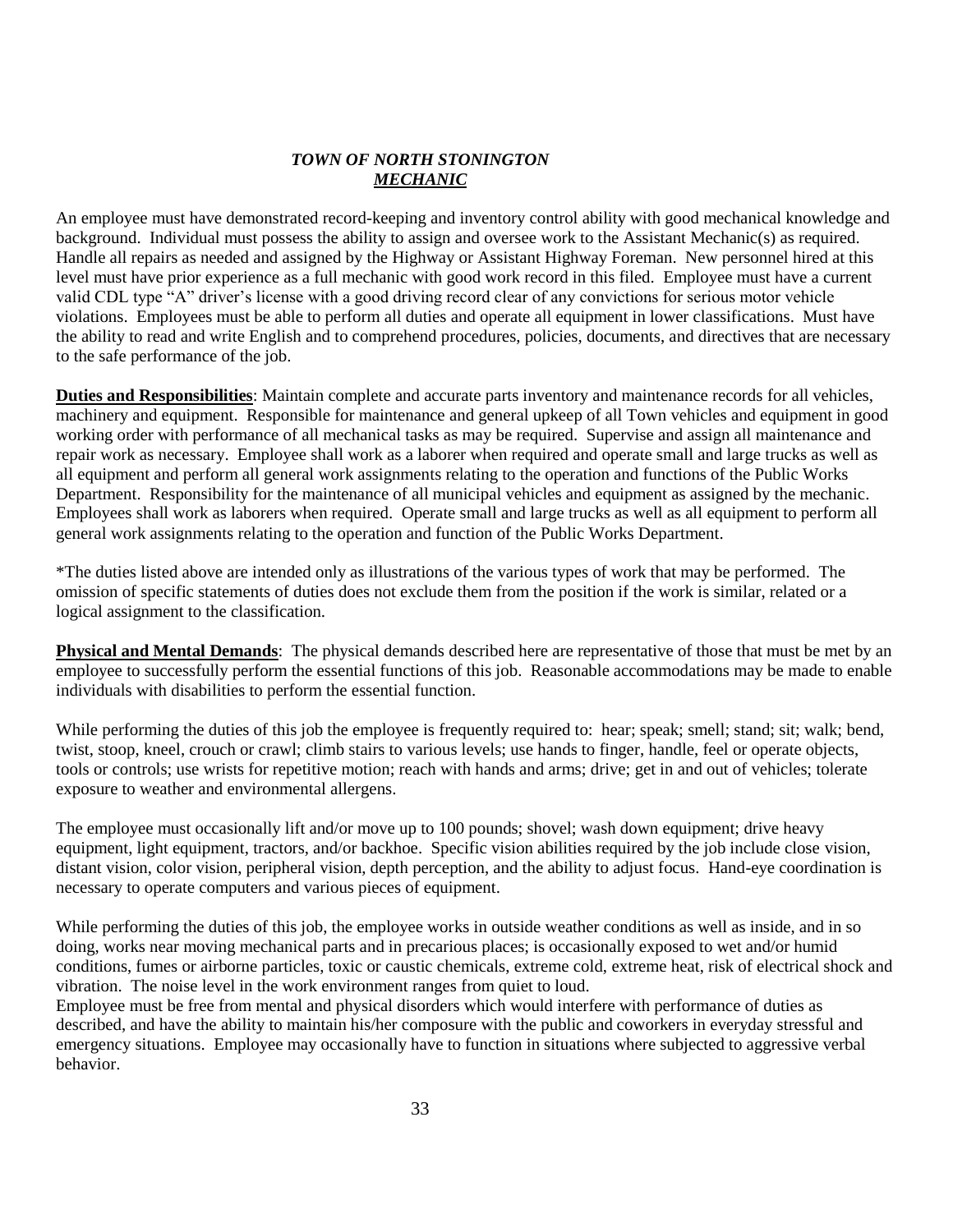## **WAGE INCREASE: 2% JULY 1, 2016 - 2017**

| <b>JOB TITLES</b>                                           | 1       | $\mathbf{2}$ | 3       | 4       | 5       | 6       | 7       | 8       | 9       | 10      |
|-------------------------------------------------------------|---------|--------------|---------|---------|---------|---------|---------|---------|---------|---------|
|                                                             |         |              |         |         |         |         |         |         |         |         |
| Laborer/Assistant<br><b>Maintenance</b><br>Person           | \$20.19 | \$20.57      | \$20.93 | \$21.14 | \$21.38 | \$21.66 | \$21.82 | \$22.01 | \$22.22 | \$22.41 |
| <b>Truck Driver/</b><br><b>Maintenance</b><br><b>Person</b> | \$21.66 | \$22.02      | \$22.40 | \$22.68 | \$22.90 | \$23.19 | \$23.41 | \$23.59 | \$23.76 | \$24.01 |
| <b>Operator</b>                                             | \$23.19 | \$23.59      | \$24.00 | \$24.26 | \$24.55 | \$24.88 | \$25.04 | \$25.29 | \$25.47 | \$25.70 |
| <b>Assistant</b><br><b>Mechanic</b>                         | \$24.32 | \$25.31      | \$25.70 | \$26.01 | \$26.34 | \$26.62 | \$26.87 | \$27.06 | \$27.27 | \$27.53 |
| <b>Mechanic</b>                                             | \$26.62 | \$27.08      | \$27.56 | \$27.87 | \$28.17 | \$28.50 | \$28.73 | \$29.00 | \$29.24 | \$29.54 |

## **PUBLIC WORKS - HIGHWAY DEPARTMENT**

#### **PUBLIC WORKS – TRANSFER STATION**

| <b>JOB TITLES</b>   |         | 2       | 3       | 4       | 5       | 6       | 7       | 8       | 9       | 10      |
|---------------------|---------|---------|---------|---------|---------|---------|---------|---------|---------|---------|
|                     |         |         |         |         |         |         |         |         |         |         |
| Laborer             |         |         |         |         |         |         |         |         |         |         |
|                     | \$20.93 | \$21.26 | \$21.66 | \$21.89 | \$22.17 | \$22.40 | \$22.59 | \$22.80 | \$22.97 | \$23.19 |
| <b>Truck Driver</b> |         |         |         |         |         |         |         |         |         |         |
|                     | \$22.40 | \$22.80 | \$23.19 | \$23.46 | \$23.69 | \$24.01 | \$24.16 | \$24.57 | \$24.60 | \$24.88 |
| <b>Operator</b>     |         |         |         |         |         |         |         |         |         |         |
|                     | \$24.01 | \$24.42 | \$24.88 | \$25.12 | \$25.41 | \$25.70 | \$25.93 | \$26.15 | \$26.39 | \$26.62 |
| <b>Assistant</b>    |         |         |         |         |         |         |         |         |         |         |
| <b>Mechanic</b>     | \$25.02 | \$26.04 | \$26.47 | \$26.76 | \$27.08 | \$27.43 | \$27.64 | \$27.85 | \$28.11 | \$28.33 |
| Mechanic            |         |         |         |         |         |         |         |         |         |         |
|                     | \$27.43 | \$27.89 | \$28.36 | \$28.67 | \$29.15 | \$29.34 | \$29.59 | \$29.85 | \$30.10 | \$30.39 |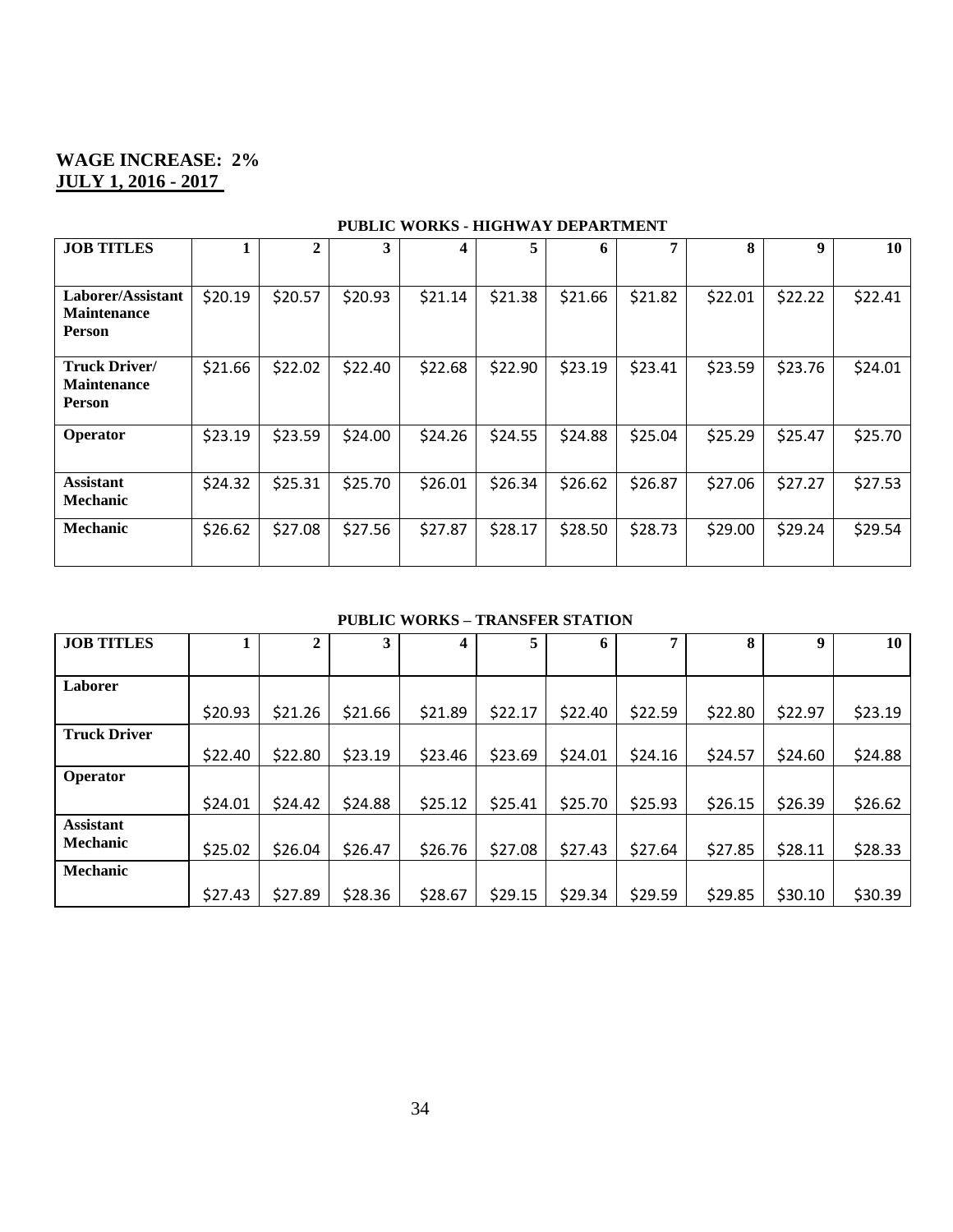## **WAGE INCREASE: 2% JULY 1, 2017 – JUNE 30, 2018**

#### **PUBLIC WORKS - HIGHWAY DEPARTMENT**

| <b>JOB TITLES</b>                                           |         | $\mathbf{2}$ | 3       | 4       | 5       | 6       | 7       | 8       | 9       | 10      |
|-------------------------------------------------------------|---------|--------------|---------|---------|---------|---------|---------|---------|---------|---------|
|                                                             |         |              |         |         |         |         |         |         |         |         |
| Laborer/Assistant<br><b>Maintenance</b><br><b>Person</b>    | \$20.59 | \$20.98      | \$21.35 | \$21.57 | \$21.81 | \$22.10 | \$22.25 | \$22.45 | \$22.66 | \$22.86 |
| <b>Truck Driver/</b><br><b>Maintenance</b><br><b>Person</b> | \$22.10 | \$22.46      | \$22.85 | \$23.14 | \$23.36 | \$23.66 | \$23.88 | \$24.06 | \$24.23 | \$24.49 |
| <b>Operator</b>                                             | \$23.66 | \$24.06      | \$24.48 | \$24.74 | \$25.04 | \$25.38 | \$25.54 | \$25.79 | \$25.98 | \$26.22 |
| <b>Assistant</b><br><b>Mechanic</b>                         | \$24.80 | \$25.81      | \$26.22 | \$26.53 | \$26.86 | \$27.15 | \$27.40 | \$27.60 | \$27.82 | \$28.08 |
| <b>Mechanic</b>                                             | \$27.15 | \$27.62      | \$28.11 | \$28.42 | \$28.74 | \$29.07 | \$29.31 | \$29.58 | \$29.83 | \$30.13 |

#### **PUBLIC WORKS – TRANSFER STATION**

| <b>JOB TITLES</b>   |         | 2       | 3       | 4       | 5       | 6       | 7       | 8       | 9       | 10      |
|---------------------|---------|---------|---------|---------|---------|---------|---------|---------|---------|---------|
|                     |         |         |         |         |         |         |         |         |         |         |
| Laborer             |         |         |         |         |         |         |         |         |         |         |
|                     | \$21.35 | \$21.68 | \$22.10 | \$22.33 | \$22.62 | \$22.85 | \$23.04 | \$23.25 | \$23.43 | \$23.66 |
| <b>Truck Driver</b> |         |         |         |         |         |         |         |         |         |         |
|                     | \$22.85 | \$23.25 | \$23.66 | \$23.93 | \$24.17 | \$24.49 | \$24.65 | \$25.06 | \$25.09 | \$25.38 |
| <b>Operator</b>     |         |         |         |         |         |         |         |         |         |         |
|                     | \$24.49 | \$24.91 | \$25.38 | \$25.63 | \$25.92 | \$26.22 | \$26.45 | \$26.68 | \$26.92 | \$27.15 |
| <b>Assistant</b>    |         |         |         |         |         |         |         |         |         |         |
| Mechanic            | \$25.52 | \$26.56 | \$27.00 | \$27.30 | \$27.62 | \$27.98 | \$28.19 | \$28.40 | \$28.67 | \$28.89 |
| <b>Mechanic</b>     |         |         |         |         |         |         |         |         |         |         |
|                     | \$27.98 | \$28.44 | \$28.92 | \$29.25 | \$29.73 | \$29.92 | \$30.18 | \$30.44 | \$30.70 | \$30.99 |